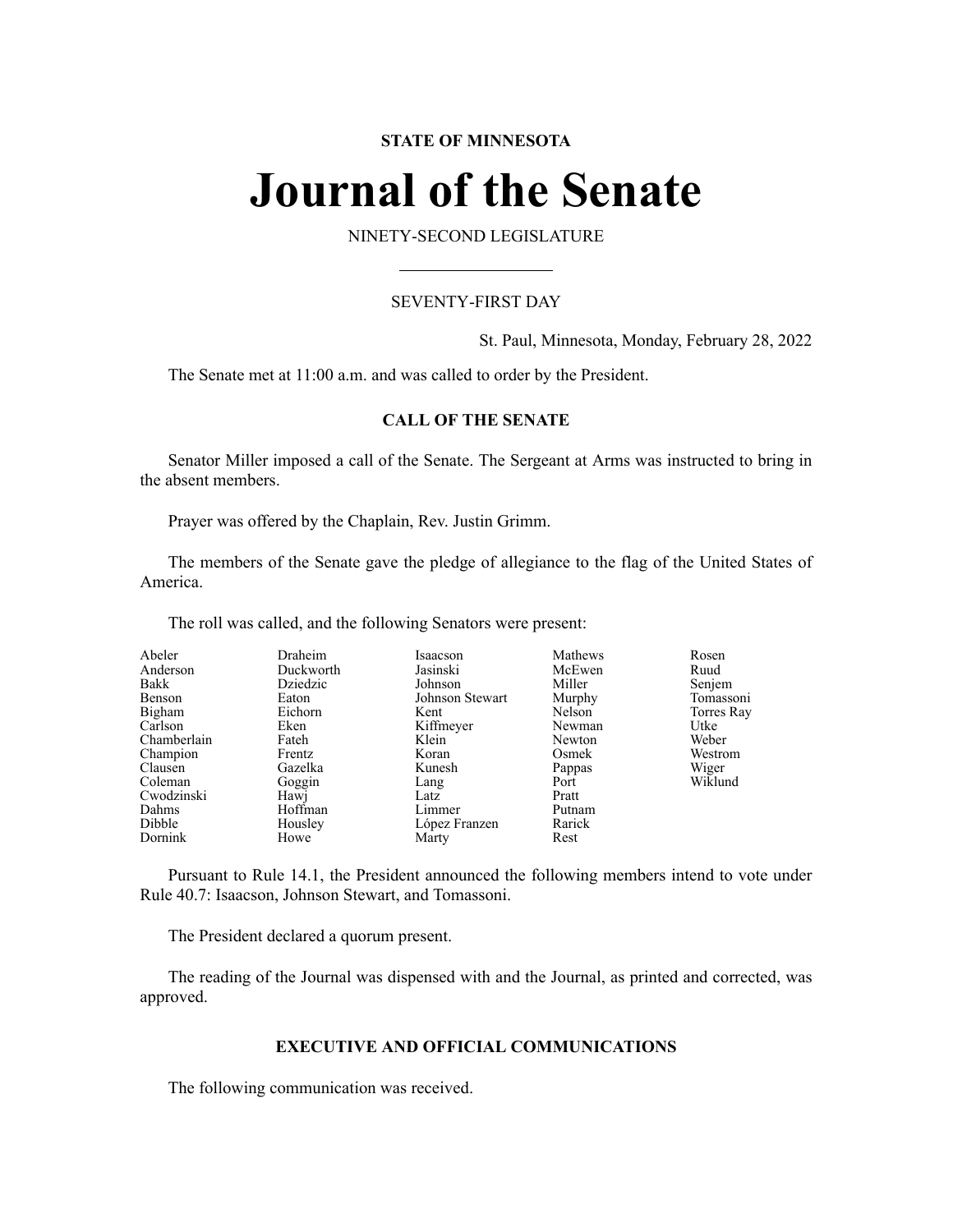The Honorable David J. Osmek President of the Senate

Dear Senator Osmek:

Pursuant to Senate Rule 8.2, the following appointments have been withdrawn from the following committees and placed on the Confirmation Calendar:

From the Committee on Agriculture and Rural Development Finance and Policy, to which were referred the following appointments as reported in the Journal for February 2, 2021:

# MINNESOTA RURAL FINANCE AUTHORITY Carol Anderson Eric Sannerud

From the Committee on Labor and Industry Policy, to which were referred the following appointments as reported in the Journal for February 2, 2021:

> WORKERS' COMPENSATION COURT OF APPEALS David A. Stofferahn Deborah K. Sundquist

> > Sincerely, Cal R. Ludeman Secretary of the Senate

# **MESSAGES FROM THE HOUSE**

Mr. President:

I have the honor to announce the passage by the House of the following Senate File, herewith returned: S.F. No. 2774.

Patrick D. Murphy, Chief Clerk, House of Representatives

Returned February 24, 2022

Mr. President:

I have the honor to announce the passage by the House of the following Senate File, AS AMENDED by the House, in which amendments the concurrence of the Senate is respectfully requested:

**S.F. No. 2957:** A bill for an act relating to retirement; Minnesota State Retirement System; Public Employees Retirement Association; permitting payment of retirement annuities during employment as a health care worker; amending Laws 2020, chapter 79, article 5, section 1.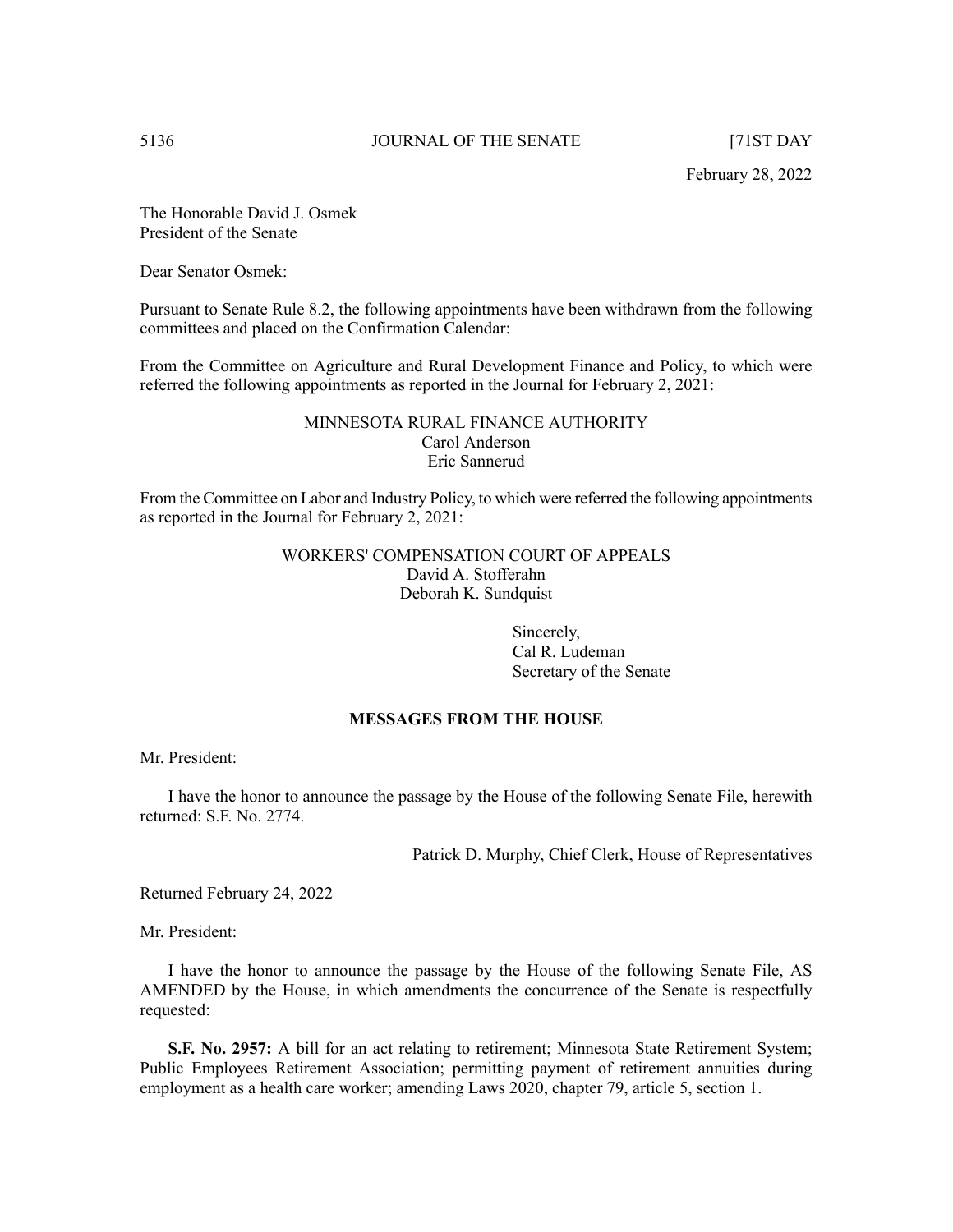Senate File No. 2957 is herewith returned to the Senate.

Patrick D. Murphy, Chief Clerk, House of Representatives

Returned February 24, 2022

# **CONCURRENCE AND REPASSAGE**

Senator Kiffmeyer moved that the Senate concur in the amendments by the House to S.F. No. 2957 and that the bill be placed on its repassage as amended. The motion prevailed.

S.F. No. 2957 was read the third time, as amended by the House, and placed on its repassage.

The question was taken on the repassage of the bill, as amended.

The roll was called, and there were yeas 66 and nays 0, as follows:

Those who voted in the affirmative were:

| Abeler      | Draheim   | Isaacson        | Mathews | Rosen      |
|-------------|-----------|-----------------|---------|------------|
| Anderson    | Duckworth | Jasinski        | McEwen  | Ruud       |
| Bakk        | Dziedzic  | Johnson         | Miller  | Senjem     |
| Benson      | Eaton     | Johnson Stewart | Murphy  | Tomassoni  |
| Bigham      | Eichorn   | Kent            | Nelson  | Torres Ray |
| Carlson     | Eken      | Kiffmeyer       | Newman  | Utke       |
| Chamberlain | Fateh     | Klein           | Newton  | Weber      |
| Champion    | Frentz    | Koran           | Osmek   | Westrom    |
| Clausen     | Gazelka   | Kunesh          | Pappas  | Wiger      |
| Coleman     | Goggin    | Lang            | Port    | Wiklund    |
| Cwodzinski  | Hawj      | Latz            | Pratt   |            |
| Dahms       | Hoffman   | Limmer          | Putnam  |            |
| Dibble      | Housley   | López Franzen   | Rarick  |            |
| Dornink     | Howe      | Marty           | Rest    |            |

Pursuant to Rule 40, Senator Johnson cast the affirmative vote on behalf of the following Senator: Tomassoni.

Pursuant to Rule 40, Senator Frentz cast the affirmative vote on behalf of the following Senators: Isaacson and Johnson Stewart.

So the bill, as amended, was repassed and its title was agreed to.

# **MESSAGES FROM THE HOUSE - CONTINUED**

Mr. President:

I have the honor to announce the passage by the House of the following House File, herewith transmitted: H.F. No. 2900.

Patrick D. Murphy, Chief Clerk, House of Representatives

Transmitted February 24, 2022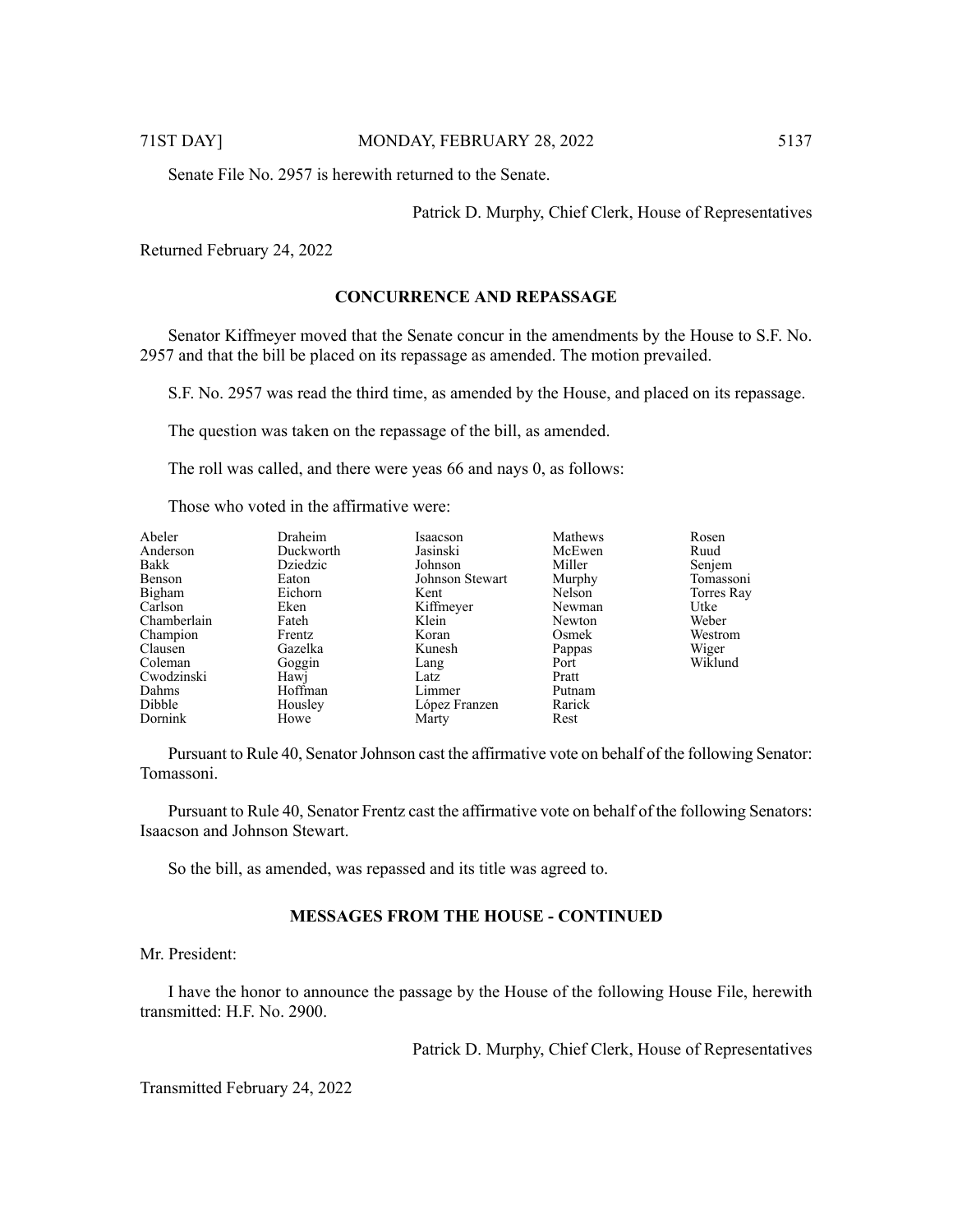# **FIRST READING OF HOUSE BILLS**

The following bill was read the first time.

**H.F. No. 2900:** A bill for an act relating to economic development; authorizing payments for frontline workers whose work put them at risk of contracting COVID-19 during peacetime emergency; classifying data; requiring a report; appropriating money.

Referred to the Committee on Jobs and Economic Growth Finance and Policy.

# **REPORTS OF COMMITTEES**

Senator Miller moved that the Committee Reports at the Desk be now adopted. The motion prevailed.

# **Senator Ruud from the Committee on Environment and Natural Resources Policy and Legacy Finance, to which was referred**

**S.F. No. 2766:** A bill for an act relating to natural resources; modifying distribution of lottery in lieu tax; amending Minnesota Statutes 2020, section 297A.94.

Reports the same back with the recommendation that the bill do pass and be re-referred to the Committee on Environment and Natural Resources Finance. Report adopted.

### **Senator Chamberlain from the Committee on Education Finance and Policy, to which was referred**

**S.F. No. 702:** A bill for an act relating to education; modifying reading instruction requirements; amending Minnesota Statutes 2020, section 122A.06, subdivision 4.

Reports the same back with the recommendation that the bill be amended as follows:

Page 2, line 18, delete "2021" and insert "2022"

And when so amended the bill do pass and be placed on the Consent Calendar. Amendments adopted. Report adopted.

# **Senator Chamberlain from the Committee on Education Finance and Policy, to which was referred**

**S.F. No. 2644:** A bill for an act relating to education finance; authorizing a lease levy for a transportation hub for Eastern Carver County Schools.

Reports the same back with the recommendation that the bill do pass and be re-referred to the Committee on Finance. Report adopted.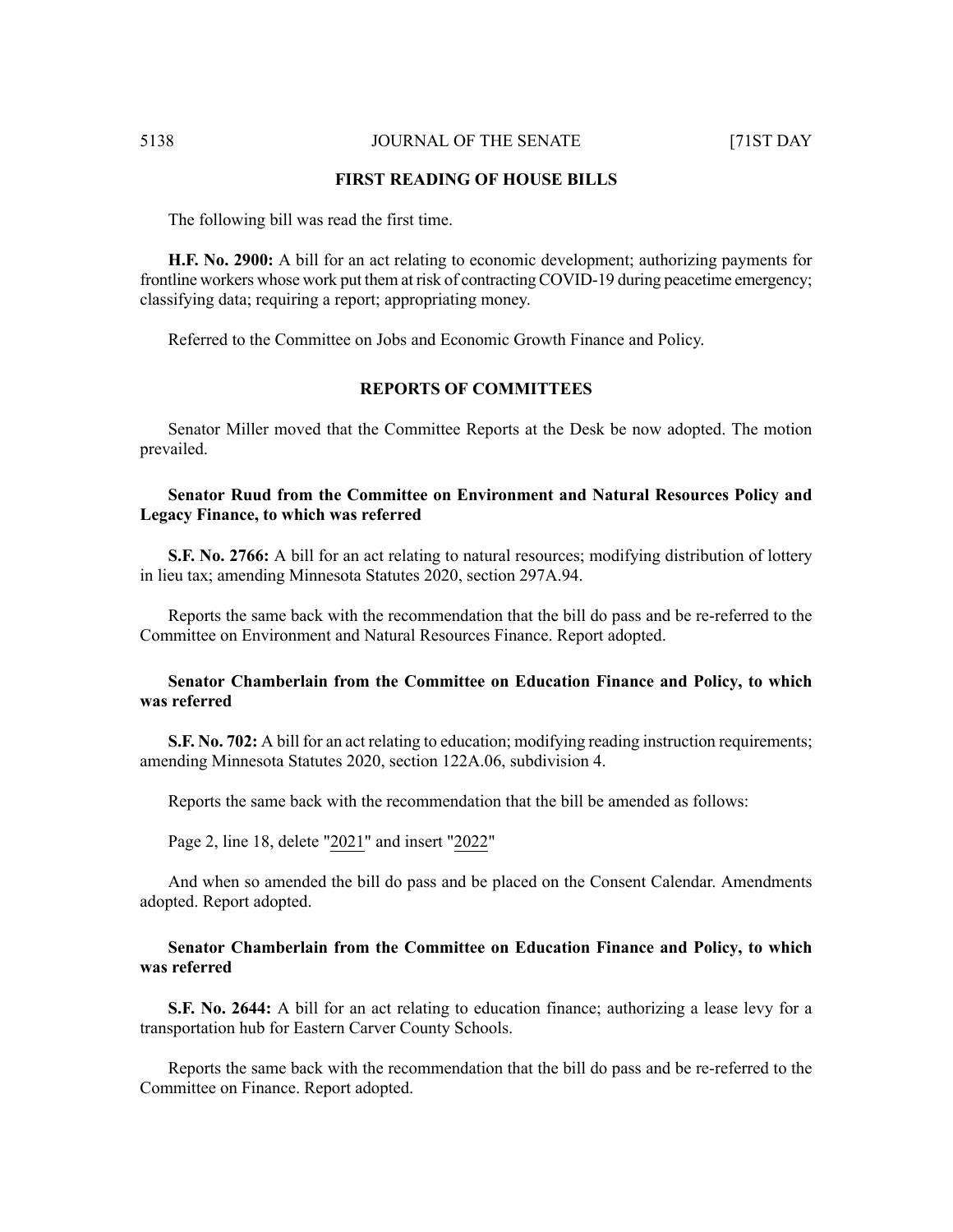# **Senator Chamberlain from the Committee on Education Finance and Policy, to which was referred**

**S.F. No. 3057:** A bill for an act relating to education; providing for a reading proficiency goal; temporarily suspending the world's best workforce; requiring a report; amending Minnesota Statutes 2020, sections 120B.11, by adding a subdivision; 124E.03, subdivision 2; proposing coding for new law in Minnesota Statutes, chapter 120B.

Reports the same back with the recommendation that the bill do pass. Report adopted.

# **Senator Chamberlain from the Committee on Education Finance and Policy, to which was referred**

**S.F. No. 3164:** A bill for an act relating to education; reorganizing regional centers of excellence; amending Minnesota Statutes 2020, sections 120B.115; 120B.122, by adding a subdivision; Laws 2021, First Special Session chapter 13, article 11, section 4.

Reports the same back with the recommendation that the bill do pass and be re-referred to the Committee on Finance. Report adopted.

# **Senator Lang from the Committee on Veterans and Military Affairs Finance and Policy, to which was re-referred**

**S.F. No. 2925:** A bill for an act relating to local government; allowing certificates of discharge from the armed forces of the United States of America to be recorded with the county recorder without a fee; amending Minnesota Statutes 2020, section 386.20, subdivision 1.

Reports the same back with the recommendation that the bill do pass. Report adopted.

# **Senator Lang from the Committee on Veterans and Military Affairs Finance and Policy, to which was referred**

**S.F. No. 1003:** A bill for an act relating to motor vehicles; establishing an Air Medal special veterans license plate; amending Minnesota Statutes 2020, section 168.123, subdivision 2.

Reports the same back with the recommendation that the bill be amended as follows:

Page 3, line 18, delete "2022" and insert "2023"

And when so amended the bill do pass and be re-referred to the Committee on Transportation Finance and Policy. Amendments adopted. Report adopted.

# **Senator Mathews from the Committee on Civil Law and Data Practices Policy, to which was referred**

**S.F. No. 1226:** A bill for an act relating to family law; requiring the court to consider developmental disability of the child when evaluating the best interests of the child for purposes of parenting time and custody; amending Minnesota Statutes 2020, section 518.17, subdivision 1.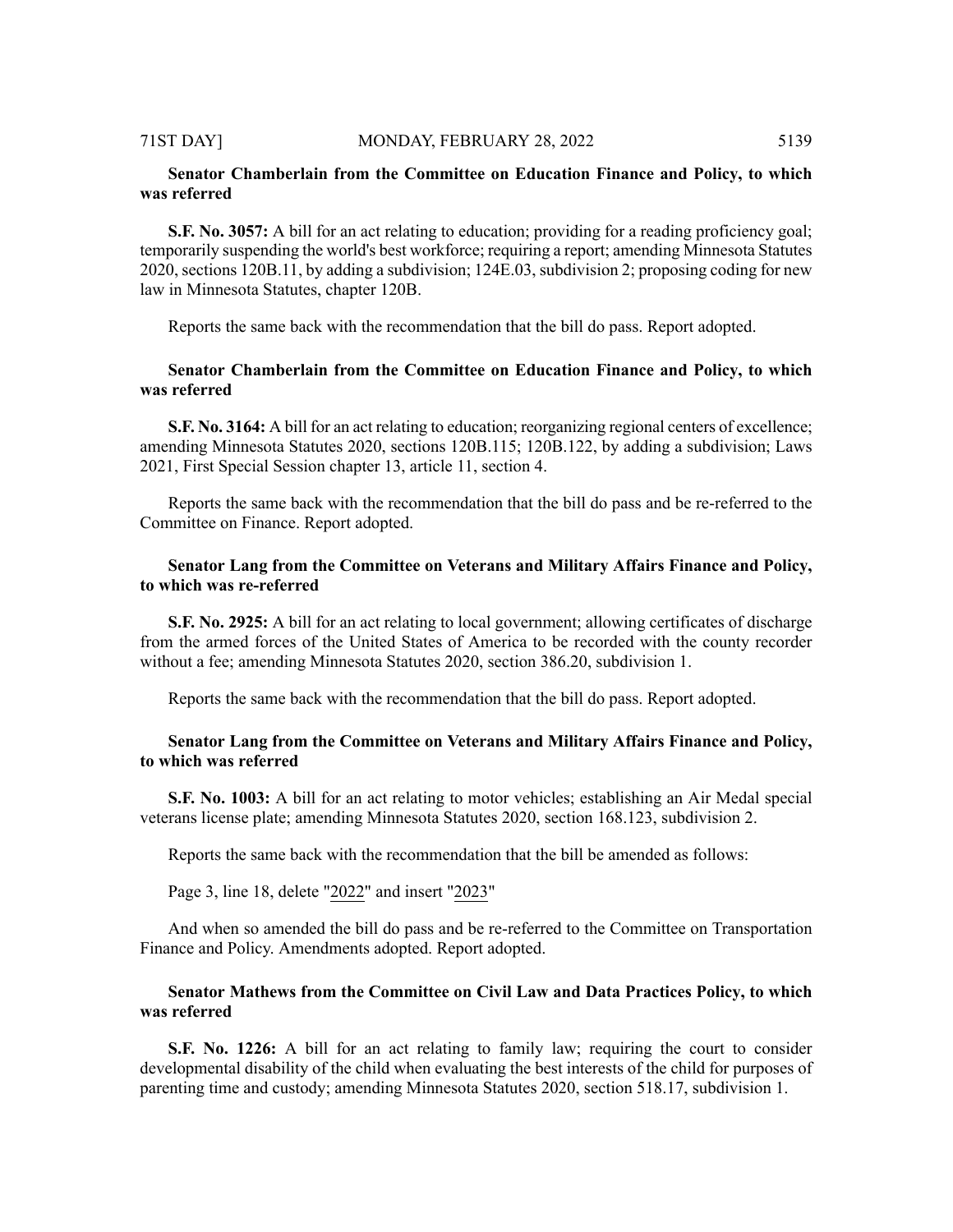Reports the same back with the recommendation that the bill do pass. Report adopted.

# **Senator Mathews from the Committee on Civil Law and Data Practices Policy, to which was referred**

**S.F. No. 3214:** A bill for an act relating to data practices; modifying criminal history checks done by cities and counties; amending Minnesota Statutes 2021 Supplement, section 299C.72, subdivision 2.

Reports the same back with the recommendation that the bill be amended as follows:

Page 1, line 16, delete "county or the city" and insert "hiring or licensing authority of the city or county"

Page 1, line 17, before "city" insert "hiring or licensing authority of the"

Page 1, line 18, after "office" insert "and act consistently with section 364.05"

And when so amended the bill do pass. Amendments adopted. Report adopted.

# **SECOND READING OF SENATE BILLS**

S.F. Nos. 702, 3057, 2925, 1226, and 3214 were read the second time.

### **INTRODUCTION AND FIRST READING OF SENATE BILLS**

The following bills were read the first time.

#### **Senators Osmek, Benson, Koran, and Howe introduced--**

**S.F. No. 3482:** A bill for an act relating to local and state government; abolishing the Metropolitan Council; transferring duties to the commissioners of administration and natural resources; transferring transportation and transit-related functions to Department of Transportation; making conforming amendments to public safety radio communication laws, fiscal disparity laws; providing for payment of bonds and other debt obligations; repealing metropolitan land use planning provisions; ending Metropolitan Council oversight of Metropolitan Airports Commission; transferring Metropolitan Council powers and authority to Metropolitan Parks and Open Space Commission; creating metropolitan area sanitary sewer district; appropriating money; amending Minnesota Statutes 2020, sections 4A.02; 6.80, subdivision 3; 10.60, subdivision 1; 10A.01, subdivisions 24, 31, 32; 13.685; 15.0597, subdivision 1; 15.0599, subdivision 1; 15A.0815, subdivision 3; 15B.11, subdivision 3; 16A.88, subdivision 2; 16C.073, subdivision 1; 16C.285, subdivision 1; 43A.346, subdivisions 1, 2; 47.52; 65B.43, subdivision 20; 85.016; 85.017; 85.53, subdivision 3; 103B.155; 103B.231, subdivisions 3a, 7, 9, 11; 103B.235, subdivision 3; 103B.255, subdivisions 8, 9, 12; 103D.401; 103D.405,subdivisions 3, 4, 5, 6; 103G.293; 114C.25; 114D.30,subdivision 4; 115A.151; 115A.471; 115A.52; 116.16, subdivision 2; 116.182, subdivision 1; 116D.04, subdivision 1a; 116G.03, subdivision 5; 116G.15, subdivisions 2, 5; 116J.401, subdivision 2; 116M.15, subdivision 1; 117.57, subdivision 3; 118A.07, subdivision 1; 124D.892, subdivision 1; 134.201, subdivision 5; 145A.02, subdivision 16; 160.165, subdivision 1; 160.93, subdivisions 1, 2, 2a; 162.09, subdivision 4; 169.306;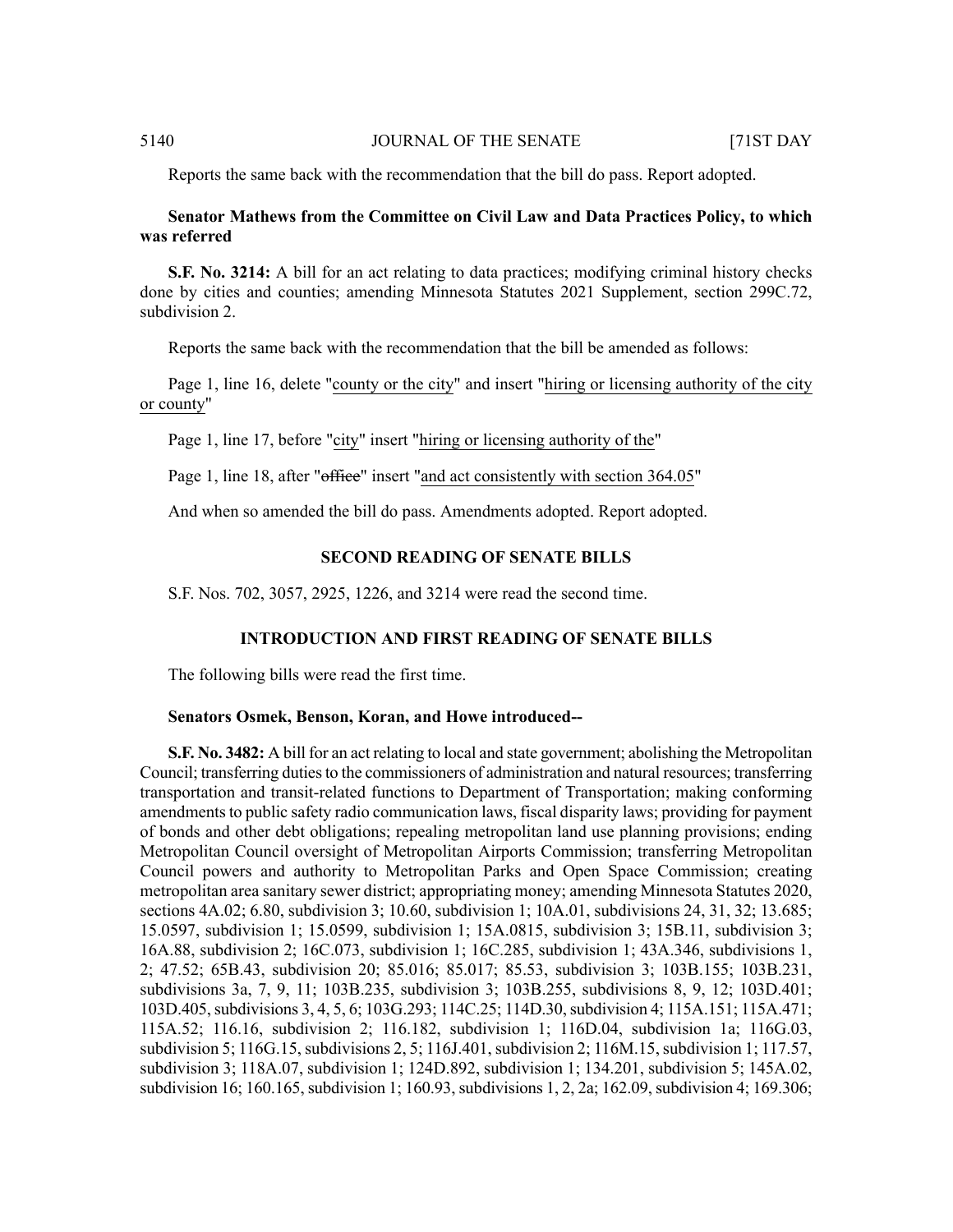169.781, subdivision 1; 169.791, subdivision 5; 169.792, subdivision 11; 174.03, subdivisions 1, 4, 5, 6a; 174.04, subdivisions 1, 2; 174.247; 174.285, subdivision 4; 174.30, subdivision 4; 174.90; 216C.145, subdivision 1; 216C.15, subdivision 1; 216H.02, subdivision 2; 221.012, subdivision 38; 221.022; 221.031, subdivision 3a; 240.06, subdivision 2; 270.12, subdivision 3; 275.62, subdivision 3; 275.70, subdivision 4; 297A.70, subdivision 2; 297A.992, subdivisions 4, 5; 352.01, subdivision 2a; 352.03, subdivision 1; 352.04, subdivision 6; 352D.02, subdivision 1; 353.64, subdivision 7a; 363A.44, subdivision 1; 373.40, subdivision 1; 383A.81, subdivision 3; 383B.81, subdivision 3;  $398A.04$ , subdivisions 1, 2, 2a, 9; 403.30, subdivision 1; 403.31, subdivisions 4, 5; 414.02, subdivision 3; 414.031, subdivision 4; 462A.04, subdivision 1; 462A.07, subdivision 11; 462A.222, subdivision 4; 462C.04, subdivision 2; 462C.071, subdivision 2; 465.82, subdivision 1; 469.174, subdivision 26; 469.351, subdivision 2; 471.425, subdivision 1; 471.9997; 473.121, subdivisions 2, 14, 24; 473.142; 473.1425; 473.143; 473.144; 473.145; 473.146,subdivisions 1, 3, 4, by adding subdivisions; 473.1466; 473.147; 473.149, subdivision 3; 473.166; 473.167, subdivisions 2, 2a; 473.168, subdivision 2; 473.192, subdivisions 2, 3; 473.223; 473.301, subdivision 2; 473.303; 473.313; 473.315, subdivision 1; 473.325; 473.334, subdivision 1; 473.341; 473.351, subdivisions 1, 2, 3; 473.375; 473.384; 473.385; 473.386, as amended; 473.387, subdivisions 2, 3, 4; 473.3875; 473.39, subdivisions 1, 2, 2a, 5; 473.391; 473.3925; 473.399; 473.3994; 473.3995; 473.3997; 473.405; 473.4051, subdivision 1; 473.4056, subdivision 1; 473.4057, subdivisions 1, 2, 3, 4, 6, 7, 8; 473.407, subdivisions 1, 3, 4, 5; 473.408; 473.409; 473.41, subdivision 1; 473.411, subdivision 5; 473.415, subdivision 1; 473.416; 473.42; 473.436, subdivisions 2, 3, 6; 473.446, subdivisions 1, 2, 3, 8, by adding a subdivision; 473.448; 473.449; 473.602; 473.604, subdivision 1, by adding a subdivision; 473.608, subdivision 19; 473.611, subdivision 5; 473.638; 473.64; 473.655; 473.661, subdivision 4; 473.667, subdivision 8; 473.8011; 473.910, subdivision 3; 473F.02, subdivisions 7, 8; 473F.08, subdivisions 3, 5, 7a; 473F.13, subdivision 1; 473H.04, subdivision 3; 473H.06, subdivisions 1, 5; 473H.08,subdivision 4; 473J.25, by adding a subdivision; 477A.011,subdivisions 3, 38; 477A.0124, subdivision 2; 572A.02, subdivision 5; 604B.04, subdivision 7; 609.2231, subdivision 11; 609.594, subdivision 1; 609.6055, subdivision 1; Minnesota Statutes 2021 Supplement, sections 10A.01, subdivision 35; 275.065, subdivision 3; 275.066; 297A.70, subdivision 3; 352.01, subdivision 2b; 403.36, subdivision 1; proposing coding for new law in Minnesota Statutes, chapters 115; 473; repealing Minnesota Statutes 2020, sections 3.8841; 103B.235, subdivision 3a; 115.66; 115A.03, subdivision 19; 174.22, subdivision 3; 238.43, subdivision 5; 297A.992, subdivision 12; 403.27; 403.29, subdivision 4; 403.32; 462.382; 462C.071, subdivision 4; 473.121, subdivisions 3, 8, 12; 473.123,subdivisions 1, 2a, 3, 3a, 3e, 4, 8; 473.125; 473.127; 473.129; 473.1293; 473.132; 473.1565; 473.165; 473.167,subdivisions 3, 4; 473.175; 473.181,subdivisions 2, 5; 473.191; 473.206; 473.208; 473.24; 473.242; 473.245; 473.246; 473.249,subdivisions 1, 2; 473.25; 473.251; 473.253; 473.254, subdivisions 1, 2, 3a, 4, 5, 6, 7, 8, 9, 10; 473.255; 473.3875; 473.388, subdivisions 1, 2, 3, 4, 5, 7; 473.39, subdivision 4; 473.3993, subdivision 4; 473.3999; 473.411, subdivisions 3, 4; 473.4461; 473.501,subdivisions 1, 3; 473.504,subdivisions 4, 5, 6, 9, 10, 11, 12; 473.505; 473.511,subdivisions 1, 2, 3, 4; 473.5111; 473.512; 473.513; 473.515; 473.5155; 473.516,subdivisions 1, 2, 3, 4; 473.517, subdivisions 1, 3, 6, 10; 473.519; 473.521; 473.523, subdivisions 1, 1a; 473.524; 473.541; 473.542; 473.543, subdivisions 1, 2, 3, 4; 473.545; 473.547; 473.549; 473.621, subdivision 6; 473.834, subdivisions 1, 2; 473.851; 473.852, subdivisions 1, 2, 3, 4, 5, 6, 7, 8, 9, 10; 473.853; 473.854; 473.856; 473.857; 473.858; 473.859; 473.86; 473.861; 473.862; 473.864; 473.865; 473.866; 473.867, subdivisions 1, 2, 3, 5, 6; 473.869; 473.87; 473.871; 473.915; 473F.02, subdivision 21; 473F.08, subdivision 3b;  $473H.02$ , subdivisions 7, 8;  $473J.25$ , subdivision 5; Minnesota Rules, parts 5800.0010; 5800.0020; 5800.0030; 5800.0040; 5800.0050; 5800.0060; 5800.0070; 5800.0080; 5800.0090; 5800.0100; 5800.0110; 5800.0120; 5800.0130; 5800.0140; 5800.0150.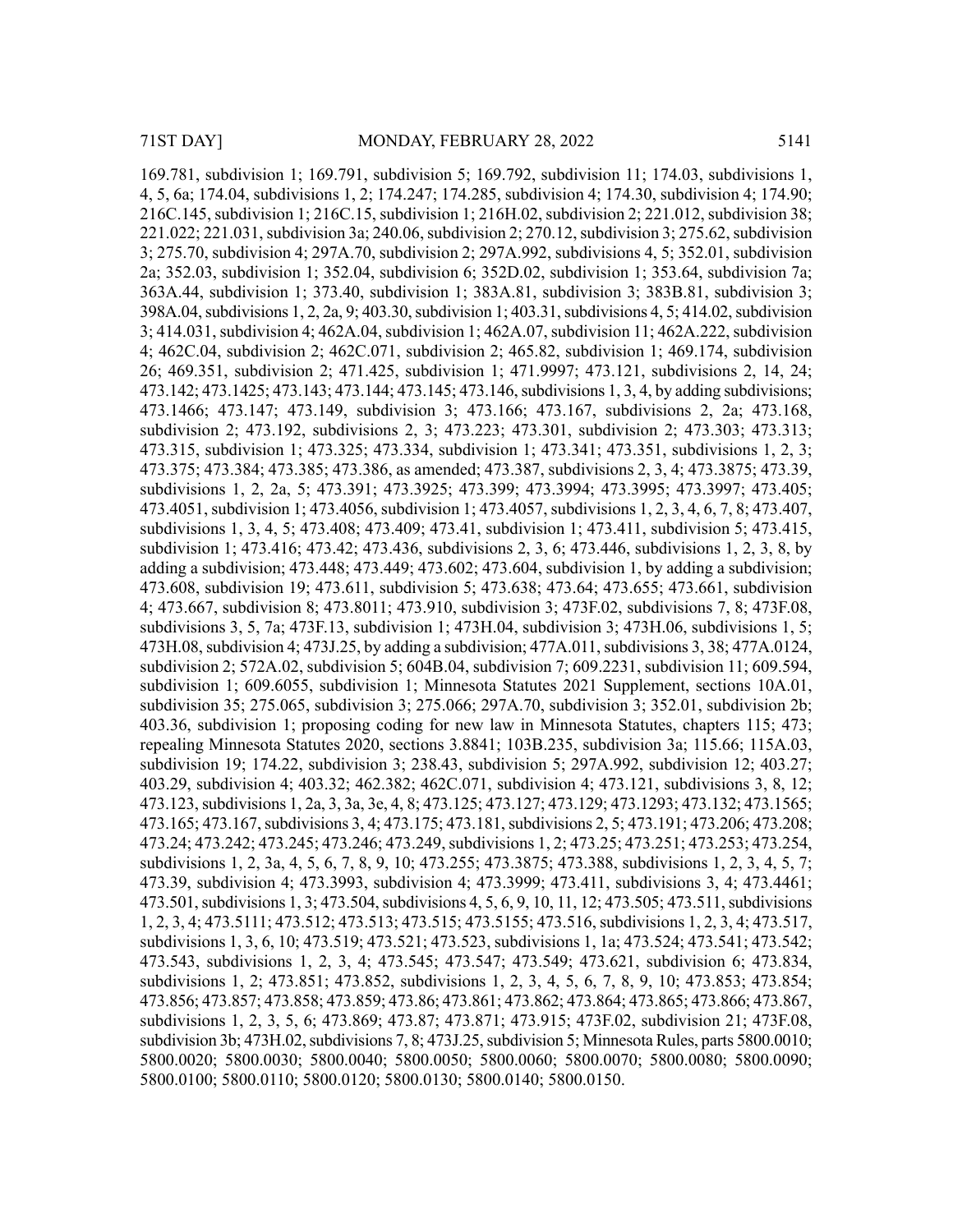Referred to the Committee on Local Government Policy.

### **Senator Kiffmeyer introduced--**

**S.F. No. 3483:** A bill for an act relating to families; creating a parent's bill of rights; proposing coding for new law in Minnesota Statutes, chapter 260C.

Referred to the Committee on Human Services Reform Finance and Policy.

#### **Senator Kiffmeyer introduced--**

**S.F.** No. 3484: A bill for an act relating to taxation; tax-forfeited land sales; requiring that property owners be paid just compensation for the taking and sale of tax-forfeited property; amending Minnesota Statutes 2020, sections 279.091; 281.18; 282.01, subdivisions 1a, 2, 8; 282.04, subdivision 2; 282.08; 282.241, subdivision 1.

Referred to the Committee on Environment and Natural Resources Policy and Legacy Finance.

#### **Senator Kiffmeyer introduced--**

**S.F. No. 3485:** A bill for an act relating to barbers; modifying provisions relating to the Board of Barber Examiners; modifying and establishing provisions relating to mobile barber shops; amending Minnesota Statutes 2020, sections 154.001, subdivision 2; 154.003; 154.01; 154.02, subdivisions 1, 4, 5, by adding subdivisions; 154.05; 154.07, subdivision 1; 154.08; 154.09; 154.11, subdivision 1, by adding a subdivision; proposing coding for new law in Minnesota Statutes, chapter 154; repealing Minnesota Rules, parts 2100.2500; 2100.2600; 2100.2900; 2100.3000; 2100.3200.

Referred to the Committee on State Government Finance and Policy and Elections.

#### **Senator Limmer introduced--**

**S.F. No. 3486:** A bill for an act relating to taxation; sales and use; providing a sales tax exemption for construction materials for the North Metro Range; amending Minnesota Statutes 2021 Supplement, section 297A.71, subdivision 52.

Referred to the Committee on Taxes.

#### **Senators Limmer, Chamberlain, Duckworth, Draheim, and Housley introduced--**

**S.F. No. 3487:** A bill for an act relating to public safety; establishing the crime of organized retail theft; providing for the release of certain financial account information to law enforcement; amending certain burglary crimes following trespass notice; establishing a time period for a search warrant on financial institutions; amending Minnesota Statutes 2020, sections 13A.02, subdivisions 1, 2; 609.52, subdivision 3; 609.527, subdivision 1, by adding a subdivision; 609.582, subdivisions 3, 4; 626.15; proposing coding for new law in Minnesota Statutes, chapter 609.

Referred to the Committee on Judiciary and Public Safety Finance and Policy.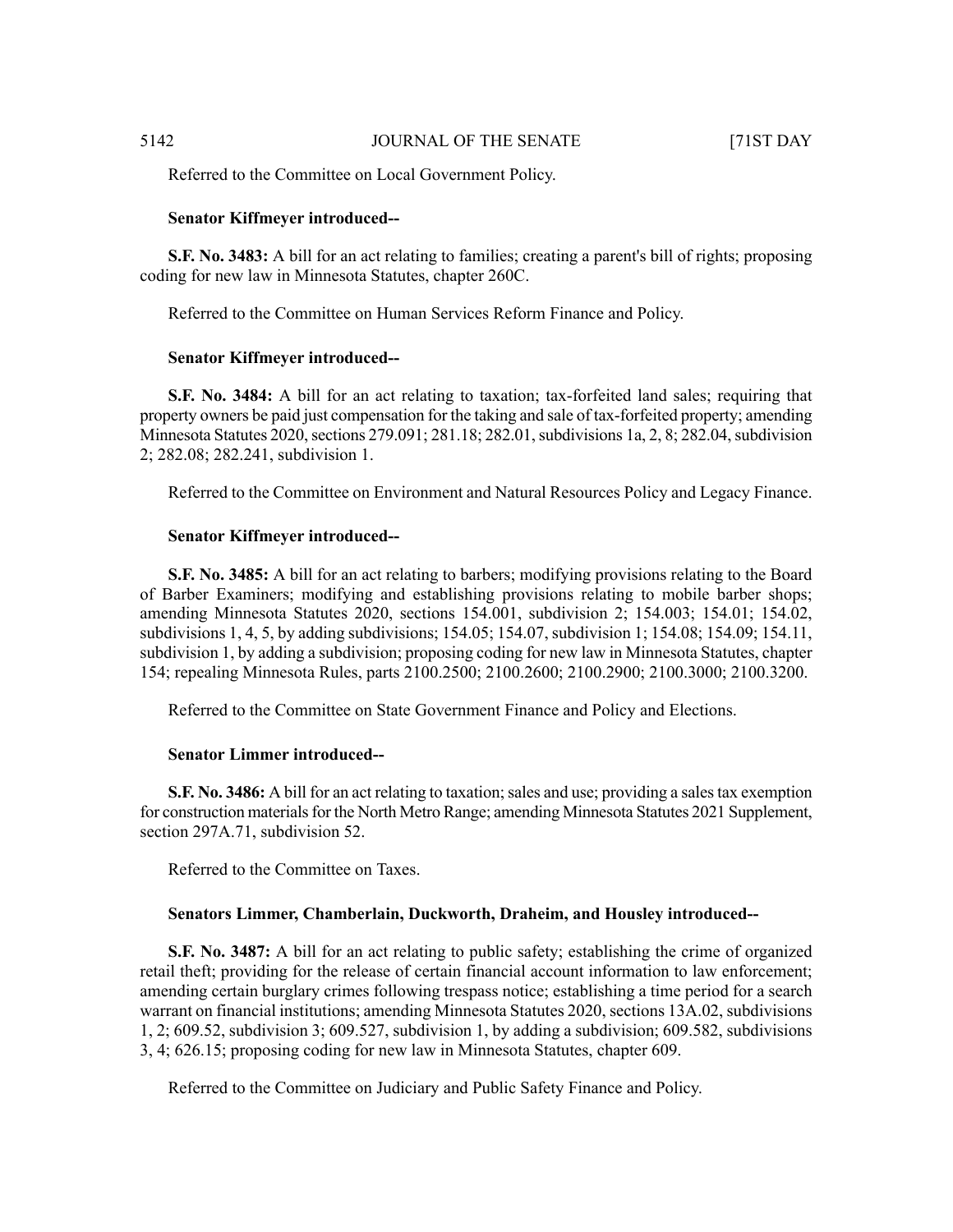# 71ST DAY] MONDAY, FEBRUARY 28, 2022 5143

### **Senator Cwodzinski introduced--**

**S.F. No. 3488:** A bill for an act relating to education finance; increasing the age range of children served by school-age care programs; increasing funding forschool-age care programs; appropriating money; amending Minnesota Statutes 2020, sections 124D.19, subdivision 11; 124D.22, subdivision 3; Laws 2021, First Special Session chapter 13, article 10, section 1, subdivision 5.

Referred to the Committee on Education Finance and Policy.

# **Senators Tomassoni and Bakk introduced--**

**S.F. No. 3489:** A bill for an act relating to capital investment; appropriating money for a mining exhibit at the St. Louis County Heritage and Arts Center in the city of Duluth; authorizing the sale and issuance of state bonds.

Referred to the Committee on Capital Investment.

# **Senators Tomassoni and Bakk introduced--**

**S.F. No. 3490:** A bill for an act relating to capital investment; appropriating money for the replacement of the leachate treatment system at the St. Louis County Regional Landfill; authorizing the sale and issuance of state bonds.

Referred to the Committee on Capital Investment.

#### **Senators Dornink, Eichorn, Benson, Johnson, and Mathews introduced--**

**S.F. No. 3491:** A bill for an act relating to employment; ensuring unemployment insurance benefits for an individual terminated for not adhering to a vaccination mandate; allowing proof of recovery from COVID-19 as a substitution for required vaccination.

Referred to the Committee on Jobs and Economic Growth Finance and Policy.

#### **Senators Ingebrigtsen, Hoffman, Abeler, Kiffmeyer, and Mathews introduced--**

**S.F. No. 3492:** A bill for an act relating to human services; establishing the Department of Human Services systemic critical incident review team; removing language regarding public health care programs and certain trusts; amending Minnesota Statutes 2020, sections 256.01, by adding a subdivision; 501C.1206.

Referred to the Committee on Human Services Reform Finance and Policy.

#### **Senator Osmek introduced--**

**S.F. No. 3493:** A bill for an act relating to capital investment; modifying an appropriation for railroad crossing safety in Hennepin County; amending Laws 2018, chapter 214, article 1, section 16, subdivision 19, as amended.

Referred to the Committee on Capital Investment.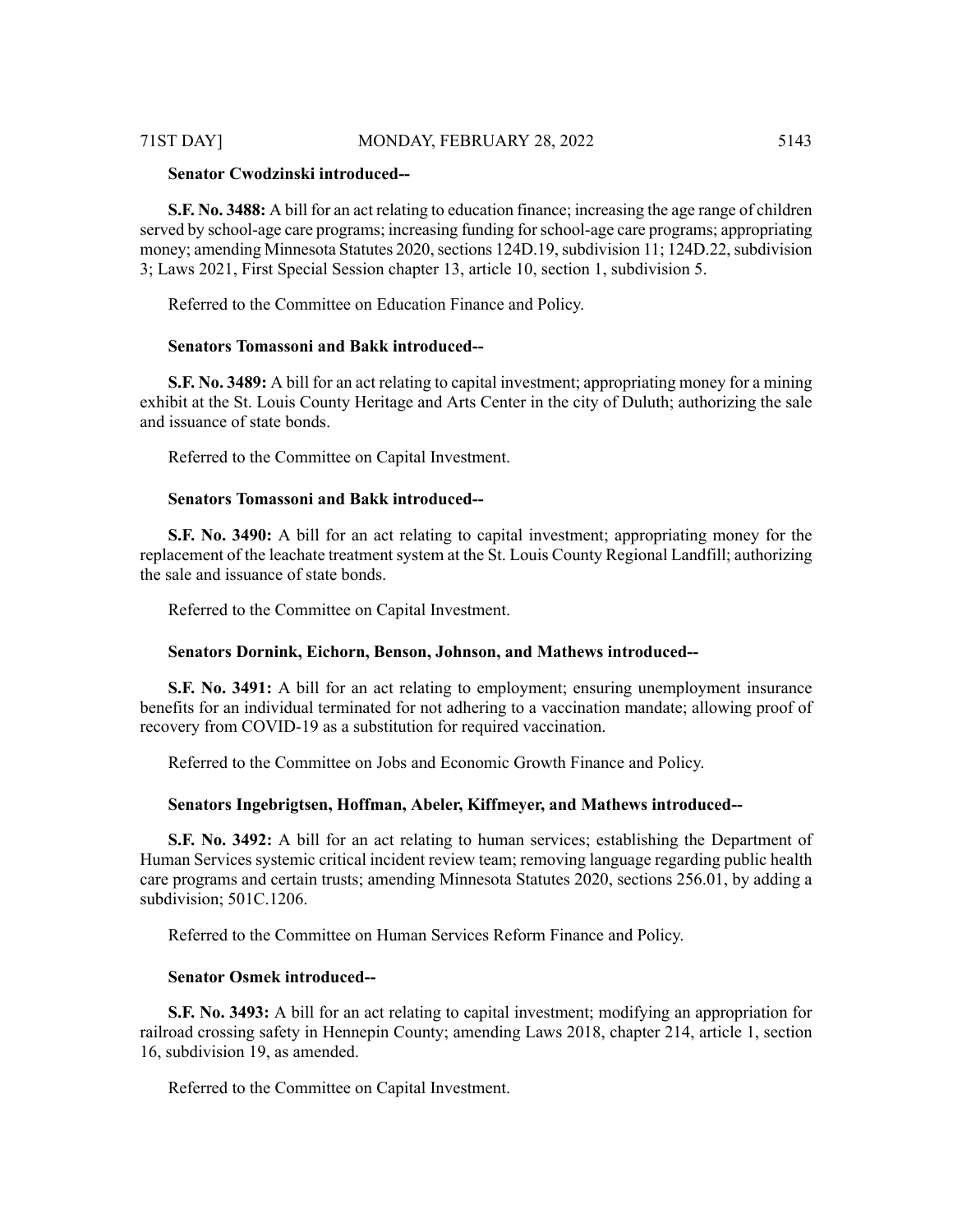# **Senators Kiffmeyer, Osmek, Anderson, Mathews, and Newman introduced--**

**S.F. No. 3494:** A bill for an act relating to transit; requiring the commissioner of transportation and the Metropolitan Council to request approval to discontinue Northstar passenger rail operations; requiring a report.

Referred to the Committee on Transportation Finance and Policy.

# **Senator Howe introduced--**

**S.F. No. 3495:** A bill for an act relating to transportation; taxes; amending deposit of sales tax revenue attributable to motor vehicle repair and replacement parts; amending Minnesota Statutes 2020, section 297A.94.

Referred to the Committee on Transportation Finance and Policy.

### **Senator Chamberlain introduced--**

**S.F. No. 3496:** A bill for an act relating to capital investment; appropriating money for expansion and renovation of the White Bear Lake Public Safety Facility; authorizing the issuance of state bonds.

Referred to the Committee on Capital Investment.

#### **Senators Rarick and Housley introduced--**

**S.F. No. 3497:** A bill for an act relating to economic development; appropriating money for the child care grant program; modifying a previous appropriation for child care work; amending Laws 2021, First Special Session chapter 10, article 1, section 2, subdivision 2.

Referred to the Committee on Jobs and Economic Growth Finance and Policy.

#### **Senator Pratt introduced--**

**S.F. No. 3498:** A bill for an act relating to taxation; tax increment financing; authorizing the city of Shakopee to establish a tax increment financing district subject to special rules.

Referred to the Committee on Taxes.

# **Senator Rarick introduced--**

**S.F. No. 3499:** A bill for an act relating to retirement; correctional state employees retirement plan; authorizing the transfer of service credit from the Minnesota State Retirement System general plan to the Minnesota State Retirement System correctional plan upon payment by an eligible member.

Referred to the Committee on State Government Finance and Policy and Elections.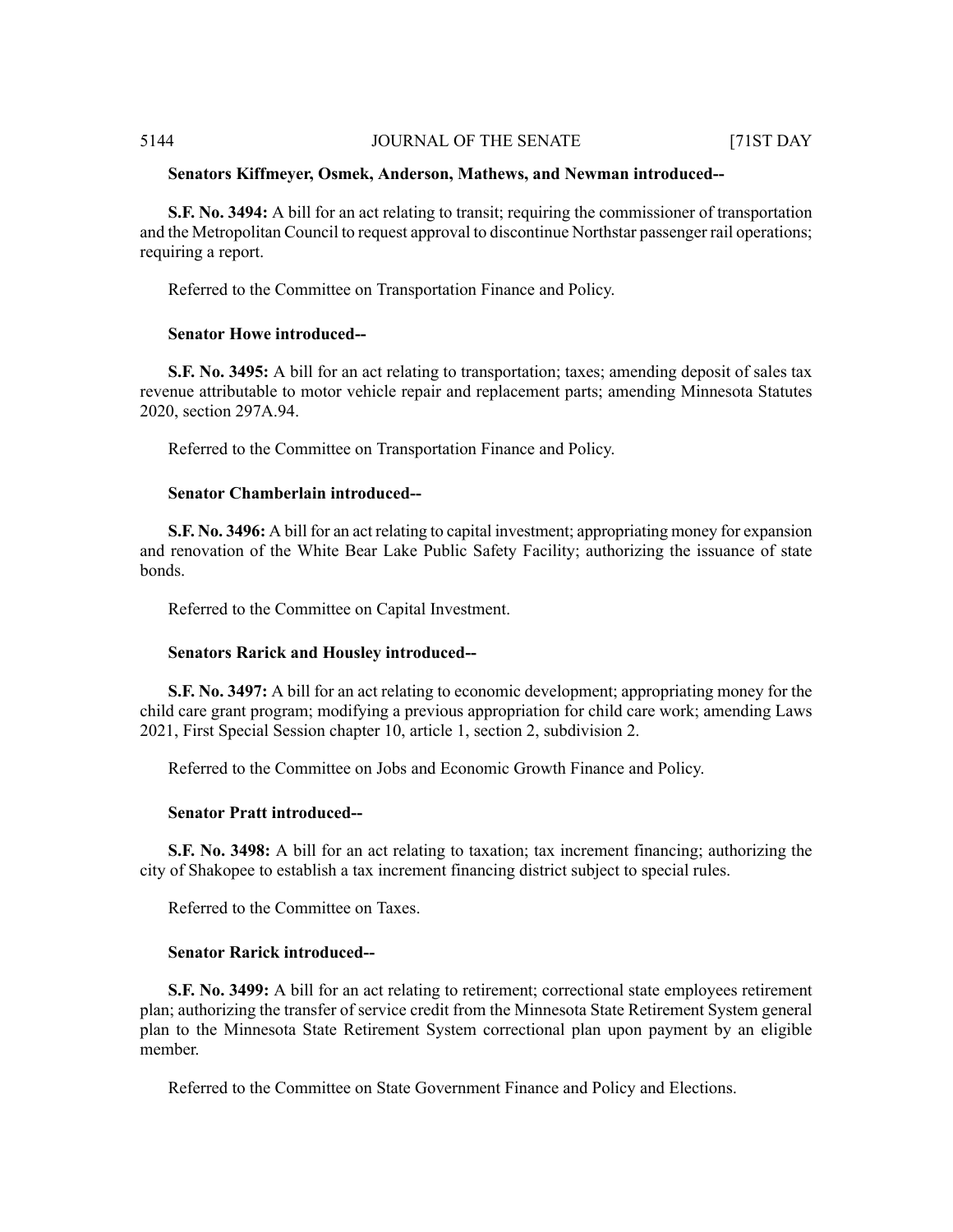#### **Senators Klein and Cwodzinski introduced--**

**S.F. No. 3500:** A bill for an act relating to education finance; creating a grant program to provide funding for a onetime payment for any teacher with an educational loan; appropriating money; amending Minnesota Statutes 2021 Supplement, section 136A.1791, by adding a subdivision.

Referred to the Committee on Higher Education Finance and Policy.

#### **Senator Draheim introduced--**

**S.F. No. 3501:** A bill for an act relating to health; adding physician assistants to certain statutes; amending Minnesota Statutes 2020, sections 13.83, subdivision 2; 62A.15, subdivision 4, by adding a subdivision; 62A.3091, subdivision 2; 62D.09, subdivision 1; 62E.06, subdivision 1; 62J.17, subdivision 4a; 62J.48; 62J.823, subdivision 3; 62Q.184, subdivision 1; 62Q.57, subdivision 1; 62Q.73, subdivision 7; 62Q.733, subdivision 3; 62Q.74, subdivision 1; 62S.02, subdivision 5; 62S.08, subdivision 3; 62S.20, subdivision 5b; 62S.21, subdivision 2; 62S.268, subdivision 1; 97B.055, subdivision 3; 97B.106, subdivision 1; 97B.1115; 125A.02, subdivision 1; 144.3345, subdivision 1; 144.3352; 144.34; 144.441, subdivisions 4, 5; 144.442, subdivision 1; 144.4803, subdivisions 1, 4, 10, by adding a subdivision; 144.4806; 144.4807, subdivisions 1, 2, 4, 7; 144.50, subdivision 2; 144.55, subdivisions 2, 6; 144.6501, subdivision 7; 144.651, subdivisions 7, 8, 9, 10, 12, 14, 31, 33; 144.652, subdivision 2; 144.69; 144.7402, subdivision 2; 144.7406, subdivision 2; 144.7407, subdivision 2; 144.7414, subdivision 2; 144.7415, subdivision 2; 144.9502, subdivision 4; 144.966, subdivisions 3, 6; 144A.135; 144A.161, subdivisions 5, 5a, 5e, 5g; 144A.471, subdivision 7; 144A.4791, subdivision 13; 144A.75, subdivisions 3, 6; 144A.752, subdivision 1; 144G.08, by adding a subdivision; 144G.70, subdivision 7; 145.853, subdivision 5; 145.892, subdivision 3; 145.94, subdivision 2; 145B.13; 145C.02; 145C.05, subdivision 2; 145C.06; 145C.07, subdivision 1; 145C.16; 147A.27, subdivision 1; 148.6438, subdivision 1; 151.01, subdivision 27; 151.19, subdivision 4; 151.21, subdivision 4a; 151.37, subdivision 12; 152.22, subdivision 4; 152.32, subdivision 3; 176.011, subdivision 12a; 245.50, subdivision 5; 245A.143, subdivisions 2, 7, 8; 245A.1435; 245C.02, subdivision 18; 245C.04, subdivision 1; 245D.02, subdivision 11; 245D.22, subdivision 7; 245D.25, subdivision 2; 245F.02, subdivision 13; 245F.09, subdivision 2; 245G.08, subdivisions 2, 3, 5; 245G.21, subdivisions 2, 3; 245H.11; 246.711, subdivision 2; 246.715, subdivision 2; 246.716, subdivision 2; 246.721; 246.722; 251.043, subdivision 1; 253B.02, subdivision 9; 253B.03, subdivisions 4, 6d; 253B.06, subdivision 2; 253B.23, subdivision 4; 254A.08, subdivision 2; 256.9685, subdivisions 1a, 1b, 1c; 256.975, subdivisions 7a, 7b, 11; 256B.055, subdivision 12; 256B.0575, subdivision 1; 256B.0595, subdivision 3; 256B.0622, subdivision 2b; 256B.0625, subdivisions 2, 12, 26, 60a; 256B.0659, subdivisions 2, 4, 8, 27; 256B.0913, subdivision 8; 256B.0949, subdivision 5; 256B.73, subdivision 5; 256R.44; 256R.54, subdivisions 1, 2; 257.63, subdivision 3; 257B.01, subdivisions 3, 9, 10; 257B.06, subdivision 7; 259.24, subdivision 2; 260C.007, subdivision 6; 383A.13, subdivisions 3, 6; 609.341, subdivision 17; Minnesota Statutes 2021 Supplement, sections 62J.23, subdivision 2; 144G.08, subdivision 9; 147.091, subdivision 1; 151.37, subdivision 2; 252A.02, subdivision 12; 252A.04, subdivision 2; 252A.20, subdivision 1; 256B.0625, subdivisions 17, 28a, 49; 256B.0659, subdivision 11; 256B.0947, subdivision 3a; 256B.0949, subdivisions 4, 5a; 256P.01, subdivision 6a; repealing Minnesota Statutes 2020, sections 147A.01, subdivision 23; 151.37, subdivision 2a.

Referred to the Committee on Health and Human Services Finance and Policy.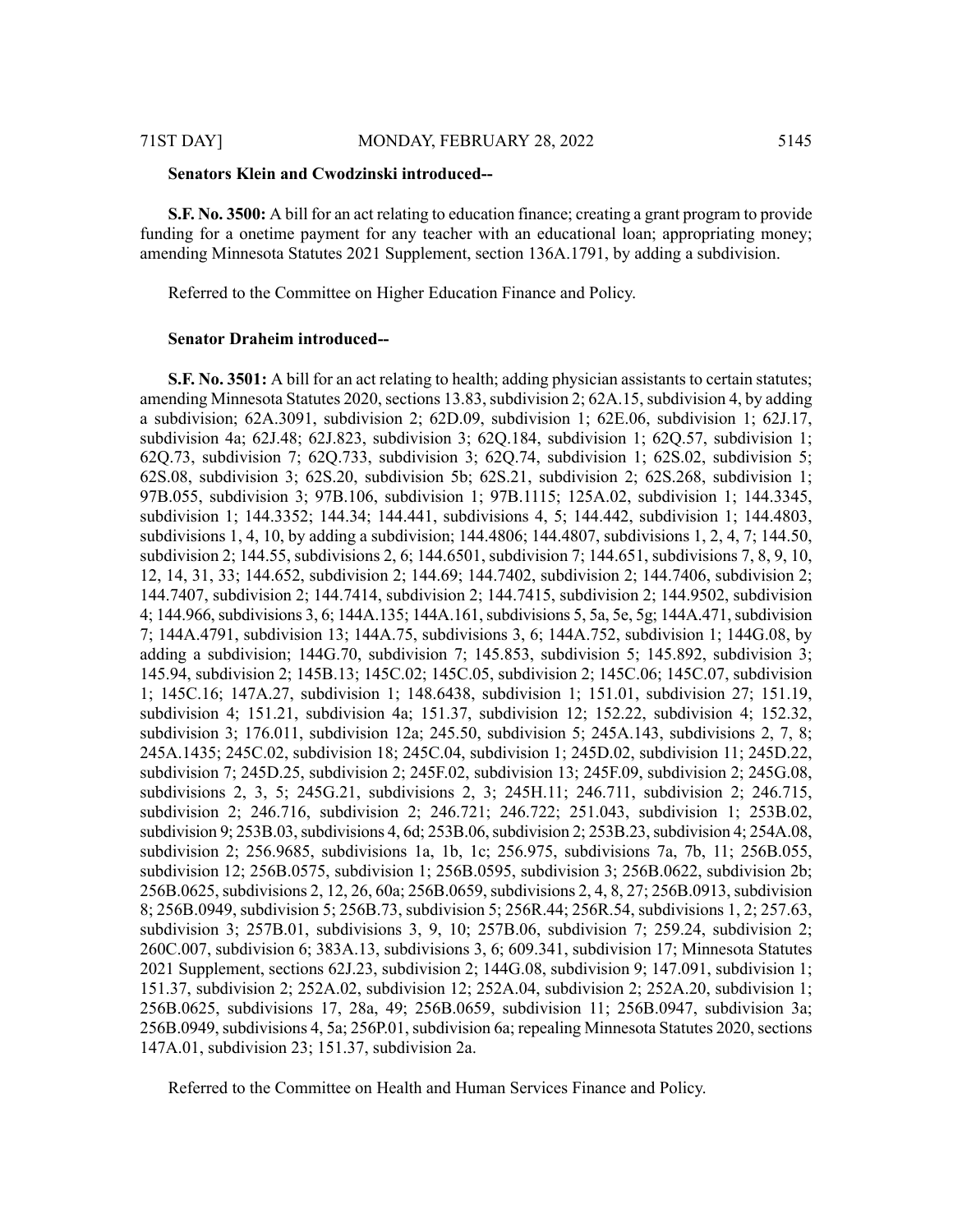# **Senator Johnson introduced--**

**S.F. No. 3502:** A bill for an act relating to capital investment; appropriating money for renovation of the Department of Agriculture potato inspection facility; authorizing the sale and issuance of state bonds.

Referred to the Committee on Capital Investment.

### **Senator Weber introduced--**

**S.F. No. 3503:** A bill for an act relating to commerce; real estate appraisers; making changes related to minimum damage acquisition reports, continuing education, and investigations by the commissioner; amending Minnesota Statutes 2020, sections 82B.03, by adding a subdivision; 82B.07; 82B.19, by adding a subdivision; 82C.17, subdivision 2.

Referred to the Committee on Commerce and Consumer Protection Finance and Policy.

#### **Senator Kiffmeyer introduced--**

**S.F. No. 3504:** A bill for an act relating to domestic relations; modifying parenting time provisions; amending Minnesota Statutes 2020, sections 257.025; 518.131, subdivisions 1, 11; 518.14; 518.17, subdivisions 1, 3; 518.175, subdivisions 1, 6.

Referred to the Committee on Civil Law and Data Practices Policy.

### **Senator Wiklund introduced--**

**S.F. No. 3505:** A bill for an act relating to human services; appropriating money for the development of an electronic health record system for direct care and treatment programs.

Referred to the Committee on Human Services Reform Finance and Policy.

# **Senator Klein introduced--**

**S.F. No. 3506:** A bill for an act relating to education finance; modifying the state general tax; depositing state general tax receipts in an account in the special revenue fund; appropriating money to reduce the special education cross subsidy; amending Minnesota Statutes 2020, section 275.025, by adding a subdivision; Minnesota Statutes 2021 Supplement, section 275.025, subdivision 1; proposing coding for new law in Minnesota Statutes, chapter 125A.

Referred to the Committee on Education Finance and Policy.

# **Senators Hoffman and Abeler introduced--**

**S.F. No. 3507:** A bill for an act relating to human services; increasing medical assistance rates for certain home care services.

Referred to the Committee on Human Services Reform Finance and Policy.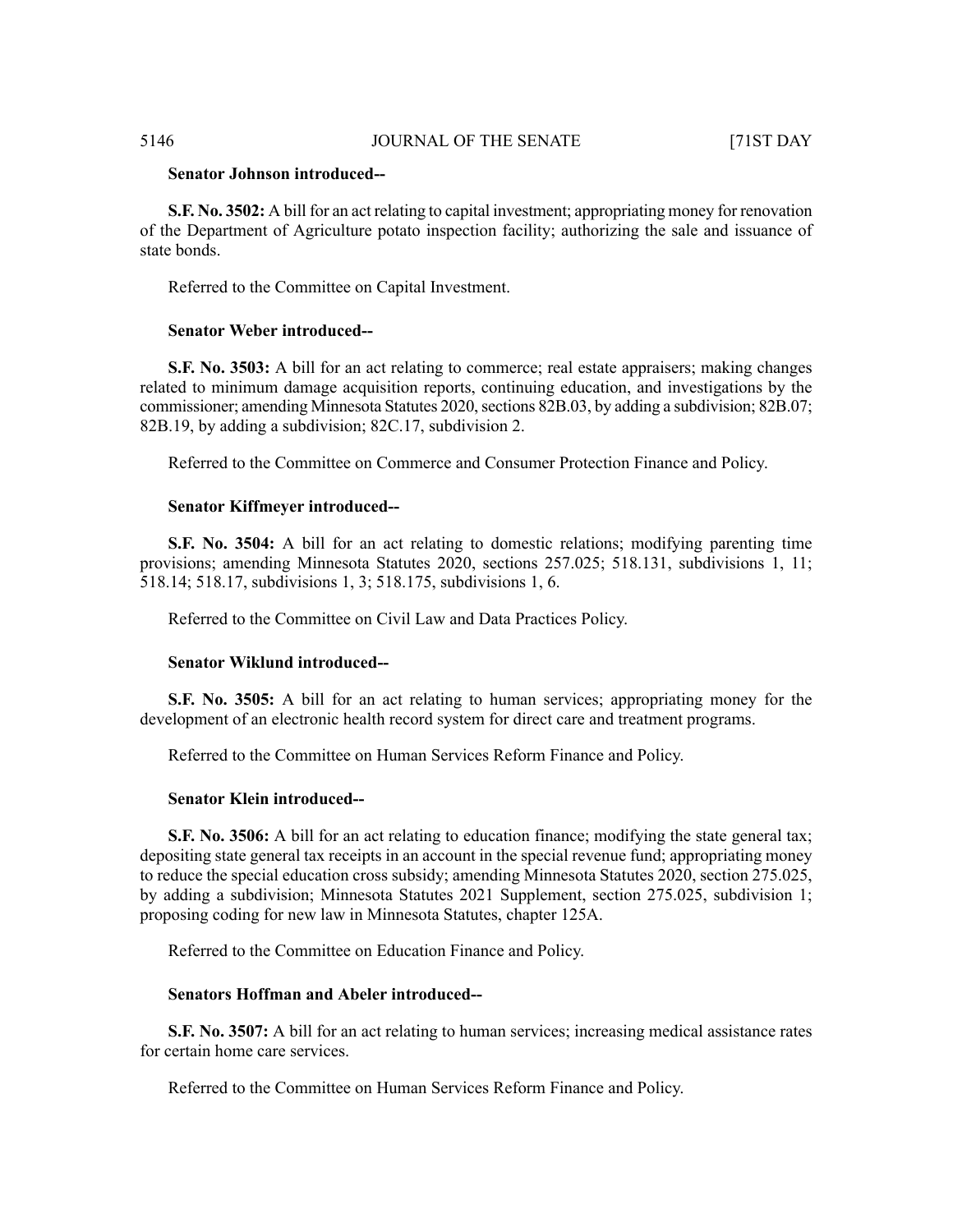**S.F. No. 3508:** A bill for an act relating to energy; appropriating money for a grant to repair the Granite Falls hydroelectric generating facility.

Referred to the Committee on Energy and Utilities Finance and Policy.

#### **Senators Eichorn, Mathews, Bakk, and Tomassoni introduced--**

**S.F. No. 3509:** A bill for an act relating to environment; appropriating money forstate to assume 404 permitting under Clean Water Act; requiring a report.

Referred to the Committee on Environment and Natural Resources Finance.

# **Senator Tomassoni introduced--**

**S.F. No. 3510:** A bill for an act relating to higher education; providing forsupplemental funding for the Office of Higher Education, Minnesota State Colleges and Universities, and the University of Minnesota; creating and amending financial aid programs; appropriating money; requiring reports; amending Minnesota Statutes 2020, sections 136A.1796; 175.45, subdivision 1; Minnesota Statutes 2021 Supplement, sections 136A.121, subdivision 9; 136A.1241, subdivision 5; 136A.1791, subdivision 5; Laws 2021, First Special Session chapter 2, article 1, section 2, subdivisions 1, 2, 8, 21, 24, 25, 26, 27, 36; proposing coding for new law in Minnesota Statutes, chapter 136A.

Referred to the Committee on Higher Education Finance and Policy.

# **Senator Draheim introduced--**

**S.F. No. 3511:** A bill for an act relating to workforce development; appropriating money for a grant to Hired.

Referred to the Committee on Jobs and Economic Growth Finance and Policy.

#### **Senators Johnson, Goggin, Benson, and Gazelka introduced--**

**S.F. No. 3512:** A bill for an act relating to emergency management; modifying procedures and requirements for orders and rules promulgated during a peacetime emergency; amending Minnesota Statutes 2020, section 12.32.

Referred to the Committee on State Government Finance and Policy and Elections.

#### **Senators Newton, Abeler, Hoffman, and Kunesh introduced--**

**S.F. No. 3513:** A bill for an act relating to transportation; appropriating money for an interchange on 117th Avenue Northeast at marked Trunk Highway 65 in Blaine.

Referred to the Committee on Transportation Finance and Policy.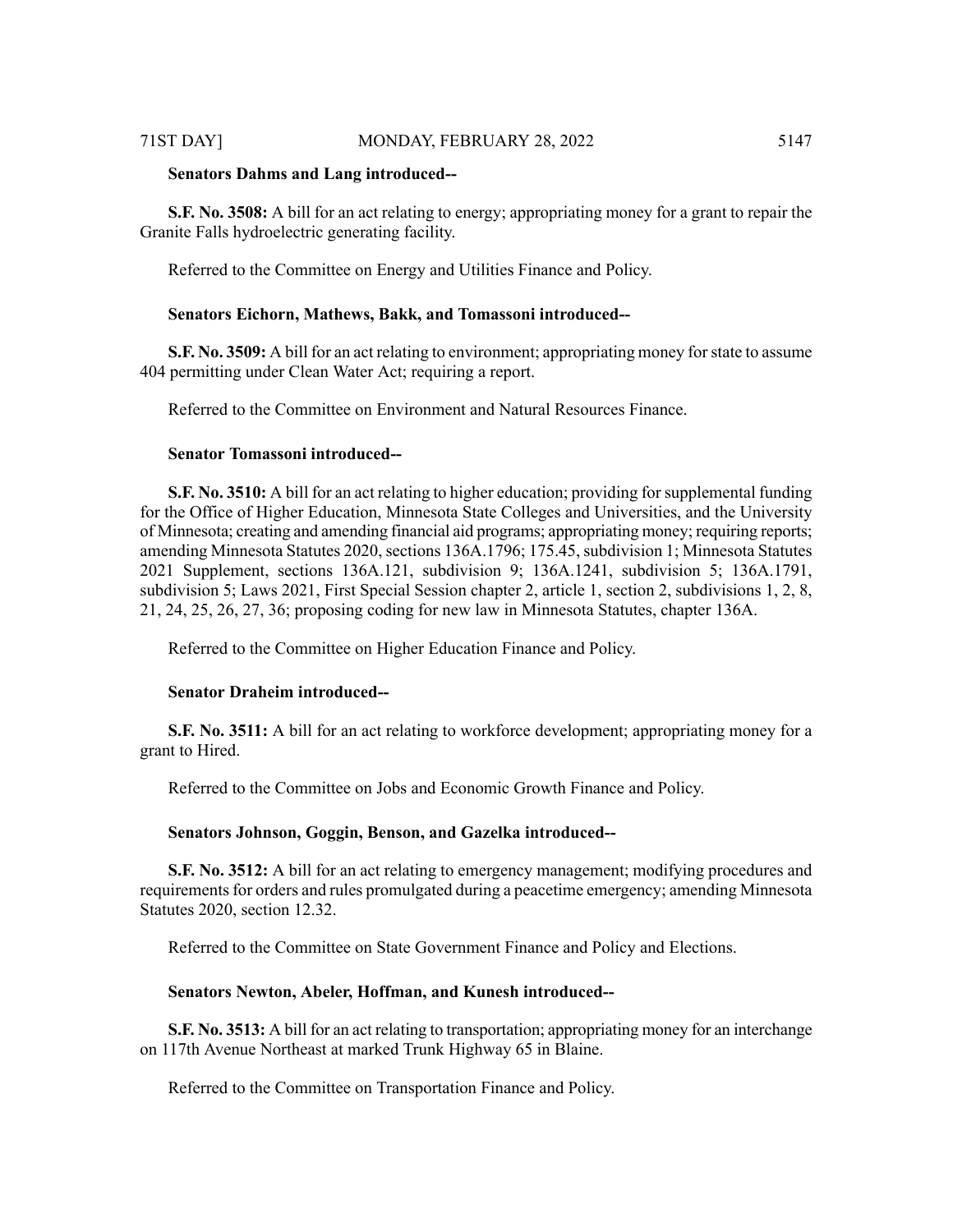#### **Senators Newton, Abeler, Hoffman, and Kunesh introduced--**

**S.F. No. 3514:** A bill for an act relating to transportation; appropriating money for an interchange on 99th Avenue Northeast at marked Trunk Highway 65 in Blaine.

Referred to the Committee on Transportation Finance and Policy.

#### **Senators Benson, Anderson, Mathews, and Chamberlain introduced--**

**S.F. No. 3515:** A bill for an act relating to transportation; providing for contingent termination of the Northstar Commuter Rail line.

Referred to the Committee on Transportation Finance and Policy.

#### **Senators Benson, Anderson, Mathews, and Chamberlain introduced--**

**S.F. No. 3516:** A bill for an act relating to transportation; establishing performance requirements and conditional termination of the Northstar Commuter Rail line.

Referred to the Committee on Capital Investment.

#### **Senators Benson, Anderson, Mathews, and Chamberlain introduced--**

**S.F. No. 3517:** A bill for an act relating to transportation; providing for termination of the Northstar Commuter Rail line; making a contingent appropriation.

Referred to the Committee on Transportation Finance and Policy.

#### **Senators Ruud and Gazelka introduced--**

**S.F. No. 3518:** A bill for an act relating to capital investment; appropriating money for street and trail reconstruction; authorizing the sale and issuance of state bonds.

Referred to the Committee on Capital Investment.

#### **Senators Ruud and Gazelka introduced--**

**S.F. No. 3519:** A bill for an act relating to capital investment; appropriating money for wastewater treatment improvements in the city of East Gull Lake; authorizing the sale and issuance of state bonds.

Referred to the Committee on Capital Investment.

#### **Senator Pappas introduced--**

**S.F. No. 3520:** A bill for an act relating to housing; appropriating money to Model Cities to promote housing security for communities of color.

Referred to the Committee on Housing Finance and Policy.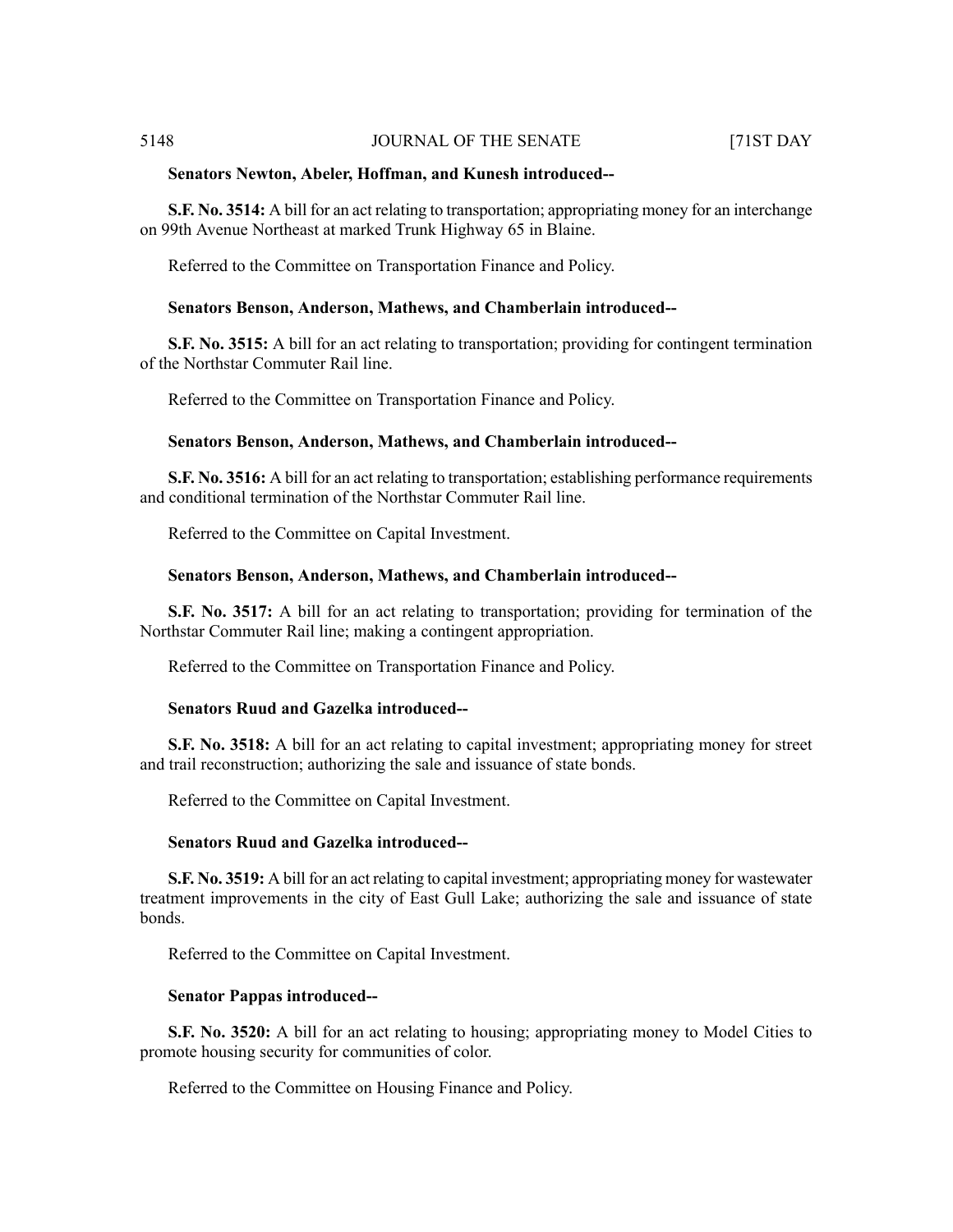# 71ST DAY] MONDAY, FEBRUARY 28, 2022 5149

#### **Senators Pappas and Dziedzic introduced--**

**S.F. No. 3521:** A bill for an act relating to capital investment; appropriating money for housing infrastructure and public housing rehabilitation and preservation; authorizing the sale and issuance of state bonds; amending Minnesota Statutes 2020, section 462A.37, by adding a subdivision; Minnesota Statutes 2021 Supplement, section 462A.37, subdivision 5.

Referred to the Committee on Housing Finance and Policy.

#### **Senator Pappas introduced--**

**S.F. No. 3522:** A bill for an act relating to military officers; providing for reimbursement grants to local units of government for public safety personnel on authorized leave; amending Minnesota Statutes 2020, sections 190.16, by adding a subdivision; 192.26, by adding a subdivision.

Referred to the Committee on Veterans and Military Affairs Finance and Policy.

#### **Senator Housley introduced--**

**S.F. No. 3523:** A bill for an act relating to health; modifying the health professional education loan forgiveness program; appropriating money; amending Minnesota Statutes 2020, sections 144.1501, subdivision 4; 144.608, subdivision 1; Minnesota Statutes 2021 Supplement, section 144.1501, subdivisions 1, 2, 3.

Referred to the Committee on Health and Human Services Finance and Policy.

#### **Senators Rarick and Goggin introduced--**

**S.F. No. 3524:** A bill for an act relating to higher education; providing that the legislature shall elect members to Board of Regents when a vacancy exists during a regular legislative session; amending Minnesota Statutes 2020, section 137.0246, by adding a subdivision.

Referred to the Committee on Higher Education Finance and Policy.

#### **Senator Bigham introduced--**

**S.F. No. 3525:** A bill for an act relating to capital investment; appropriating money for trail improvements in the city of Hastings.

Referred to the Committee on Environment and Natural Resources Finance.

# **Senator Bigham introduced--**

**S.F. No. 3526:** A bill for an act relating to capital investment; appropriating money for capital improvements to the Hastings Civic Arena.

Referred to the Committee on Jobs and Economic Growth Finance and Policy.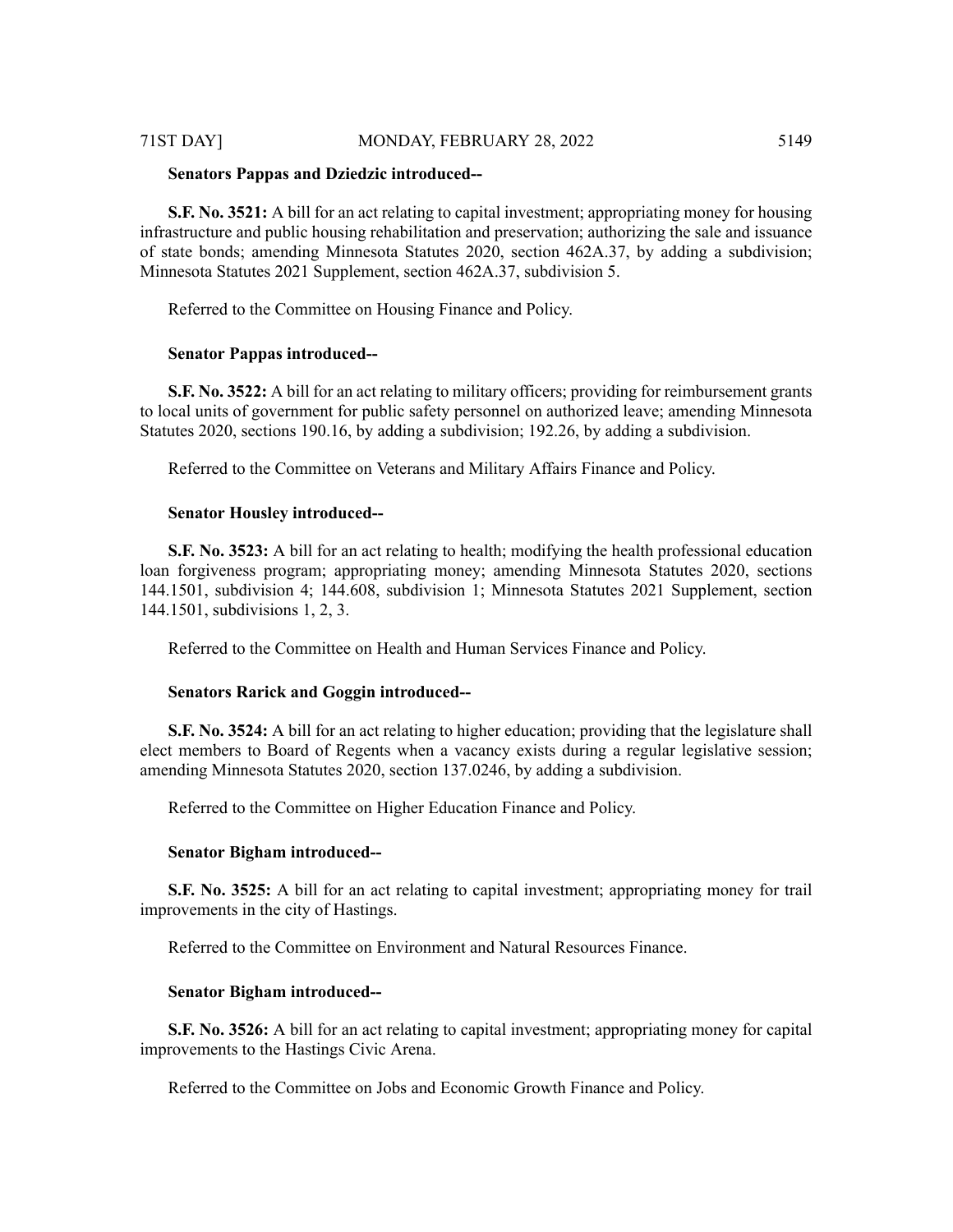#### **Senator Bigham introduced--**

**S.F. No. 3527:** A bill for an act relating to capital investment; appropriating money for trail improvements in the city of Hastings; authorizing the sale and issuance of state bonds.

Referred to the Committee on Capital Investment.

#### **Senator Bigham introduced--**

**S.F. No. 3528:** A bill for an act relating to capital investment; appropriating money for fuel and e-charging infrastructure in the city of Hastings; authorizing the sale and issuance of state bonds.

Referred to the Committee on Capital Investment.

#### **Senator Bigham introduced--**

**S.F. No. 3529:** A bill for an act relating to capital investment; appropriating money for lighting along the U.S. Highway 61 corridor; authorizing the sale and issuance of state bonds.

Referred to the Committee on Capital Investment.

#### **Senator Bigham introduced--**

**S.F. No. 3530:** A bill for an act relating to capital investment; appropriating money for capital improvements at the Minnesota Veterans Home in the city of Hastings; authorizing the sale and issuance of state bonds.

Referred to the Committee on Capital Investment.

#### **Senators Pratt, Howe, and Housley introduced--**

**S.F. No. 3531:** A bill for an act relating to transportation; authorizing third-party commercial driver's license road tests; appropriating money; amending Minnesota Statutes 2021 Supplement, section 171.13, subdivision 1; proposing coding for new law in Minnesota Statutes, chapter 171.

Referred to the Committee on Transportation Finance and Policy.

#### **Senator Bigham introduced--**

**S.F. No. 3532:** A bill for an act relating to capital investment; appropriating money for capital improvements at the Minnesota Veterans Home in the city of Hastings.

Referred to the Committee on Veterans and Military Affairs Finance and Policy.

#### **Senator Bigham introduced--**

**S.F. No. 3533:** A bill for an act relating to capital investment; appropriating money for fuel and e-charging infrastructure in the city of Hastings.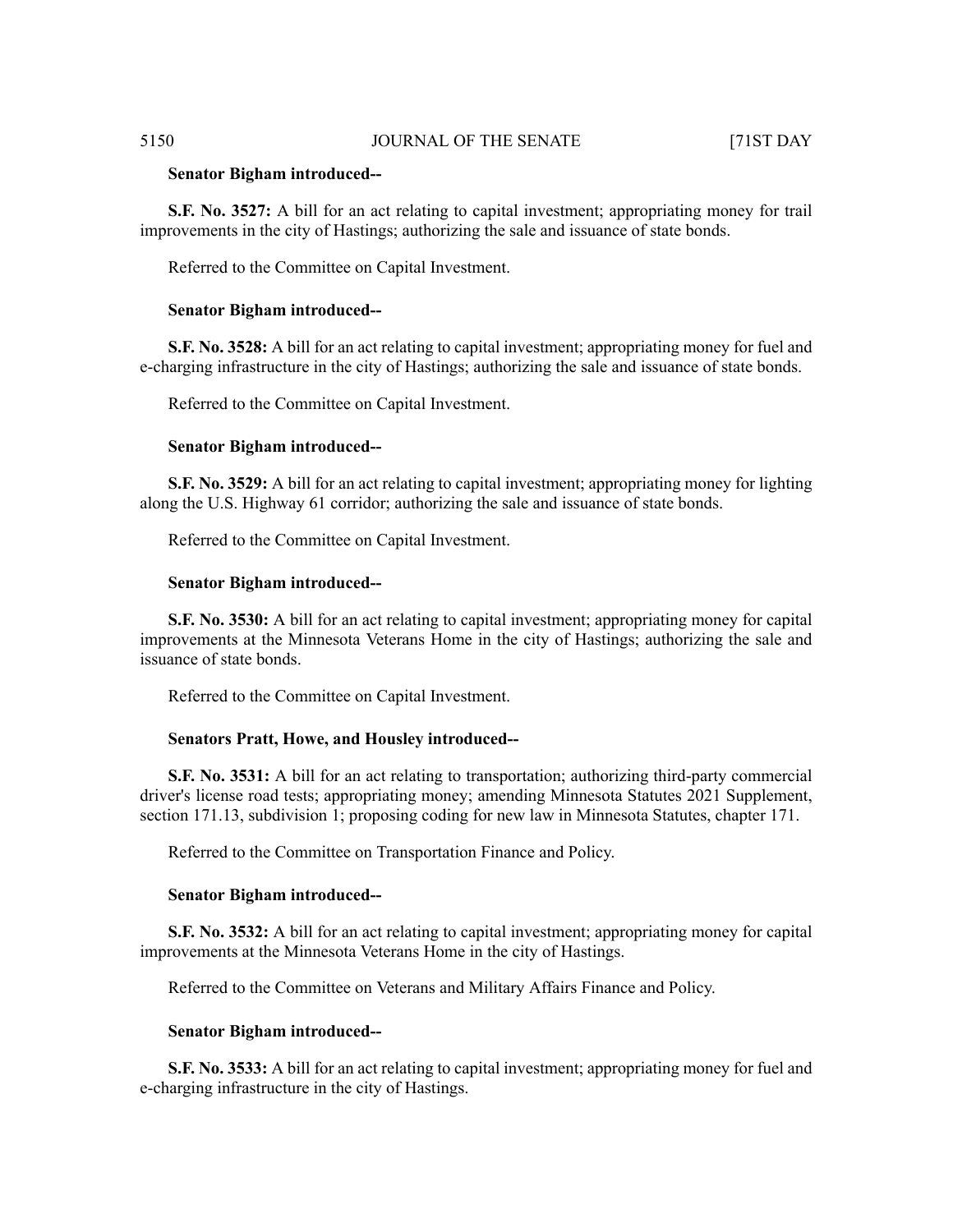Referred to the Committee on Transportation Finance and Policy.

# **Senator Chamberlain introduced--**

**S.F. No. 3534:** A bill for an act relating to education; modifying charter school admission requirements; amending Minnesota Statutes 2020, section 124E.11.

Referred to the Committee on Education Finance and Policy.

### **Senators Duckworth, Chamberlain, and Weber introduced--**

**S.F. No. 3535:** A bill for an act relating to taxation; property; modifying exemptions of property owned by certain limited liability companies; amending Minnesota Statutes 2020, section 272.02, subdivision 35.

Referred to the Committee on Taxes.

#### **Senator Bigham introduced--**

**S.F. No. 3536:** A bill for an act relating to capital investment; appropriating money for capital improvements to the Hastings Civic Arena; authorizing the sale and issuance of state bonds.

Referred to the Committee on Capital Investment.

# **Senator Jasinski introduced--**

**S.F. No. 3537:** A bill for an act relating to elections; requiring people who register on election day to cast provisional ballots; requiring voters with a challenged registration status to cast provisional ballots; making technical and conforming changes; amending Minnesota Statutes 2020, sections 201.061, subdivisions 1a, 3, 4; 201.091, subdivision 4; 201.121, subdivision 1; 201.225, subdivision 5; 203B.04, subdivision 4; 203B.07, subdivision 3; 203B.081, subdivision 3; 204C.10; 204C.12, subdivision 2; 204C.32; 204C.33, subdivision 1; 205.065, subdivision 5; 205.185, subdivision 3; 205A.03, subdivision 4; 205A.10, subdivision 3; Minnesota Statutes 2021 Supplement, sections  $201.225$ , subdivision 2; 203B.08, subdivision 3; 203B.121, subdivision 2; proposing coding for new law in Minnesota Statutes, chapters 201; 204C; repealing Minnesota Statutes 2020, sections 135A.17, subdivision 2; 201.061, subdivision 7; 204C.12, subdivision 3.

Referred to the Committee on State Government Finance and Policy and Elections.

### **Senator Howe introduced--**

**S.F. No. 3538:** A bill for an act relating to taxation; individual income; providing a subtraction for certain public pension income; amending Minnesota Statutes 2020, sections 290.0132, by adding a subdivision; 290.091, subdivision 2.

Referred to the Committee on Taxes.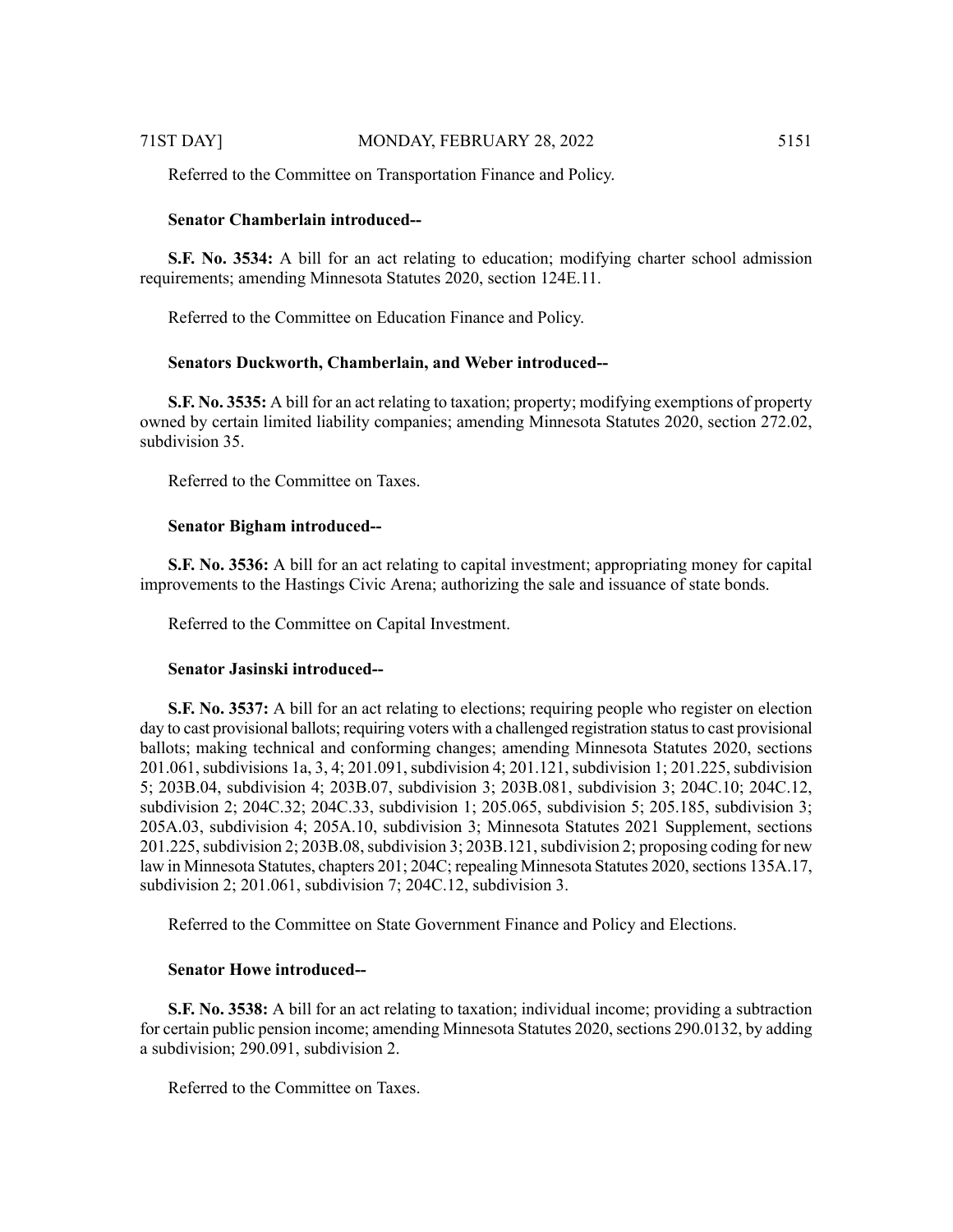# **Senators Weber, Lang, and Pappas introduced--**

**S.F. No. 3539:** A bill for an act relating to capital investment; appropriating money to the Board of Water and Soil Resources for the Water Quality and Storage program and the Reinvest in Minnesota (RIM) Reserve programs; authorizing the sale and issuance of state bonds.

Referred to the Committee on Capital Investment.

# **Senators Rosen and Pappas introduced--**

**S.F. No. 3540:** A bill for an act relating to retirement; state auditor's volunteer fire relief association working group; simplifying maximum benefit levels, modifying certification of service credit process, modifying distributions to alternate payees pursuant to a domestic relations order, clarifying payment of supplemental benefits, and making conforming changes; amending Minnesota Statutes 2020, sections 424A.003; 424A.015, subdivision 2; 424A.05, subdivision 3, by adding a subdivision; Minnesota Statutes 2021 Supplement, sections 353G.11, subdivision 1; 424A.02, subdivisions 3, 3a; 424A.091, subdivision 3; 424A.093, subdivision 1; 424A.10, subdivision 2; 424B.10, subdivision 1b; 424B.13, subdivision 4; 424B.22, subdivision 4; repealing Minnesota Statutes 2021 Supplement, section 424A.02, subdivisions 2a, 2b, 2c.

Referred to the Committee on State Government Finance and Policy and Elections.

# **Senators Rosen and Pappas introduced--**

**S.F. No. 3541:** A bill for an act relating to retirement; establishing a work group to study member communications by the statewide pension systems; requiring a report.

Referred to the Committee on State Government Finance and Policy and Elections.

# **Senators Rosen and Pappas introduced--**

**S.F. No. 3542:** A bill for an act relating to the State Board of Investment; making administrative and technical changes clarifying the classification of professional employees; amending Minnesota Statutes 2020, sections 11A.04; 11A.07, subdivision 4, by adding subdivisions; 43A.18, subdivision 3b; 179A.10, subdivision 1.

Referred to the Committee on State Government Finance and Policy and Elections.

# **Senators Rosen, Mathews, Koran, and Wiklund introduced--**

**S.F. No. 3543:** A bill for an act relating to health occupations; modifying supervision requirements for psychologists, licensed professional clinical counselors, marriage and family therapists, and social workers; amending Minnesota Statutes 2020, sections 148.925, subdivision 5; 148B.33, by adding a subdivision; 148E.100, subdivision 3; 148E.105, subdivision 3; 148E.106, subdivision 3; 148E.110, subdivision 7; Minnesota Statutes 2021 Supplement, section 148B.5301, subdivision 2.

Referred to the Committee on Health and Human Services Finance and Policy.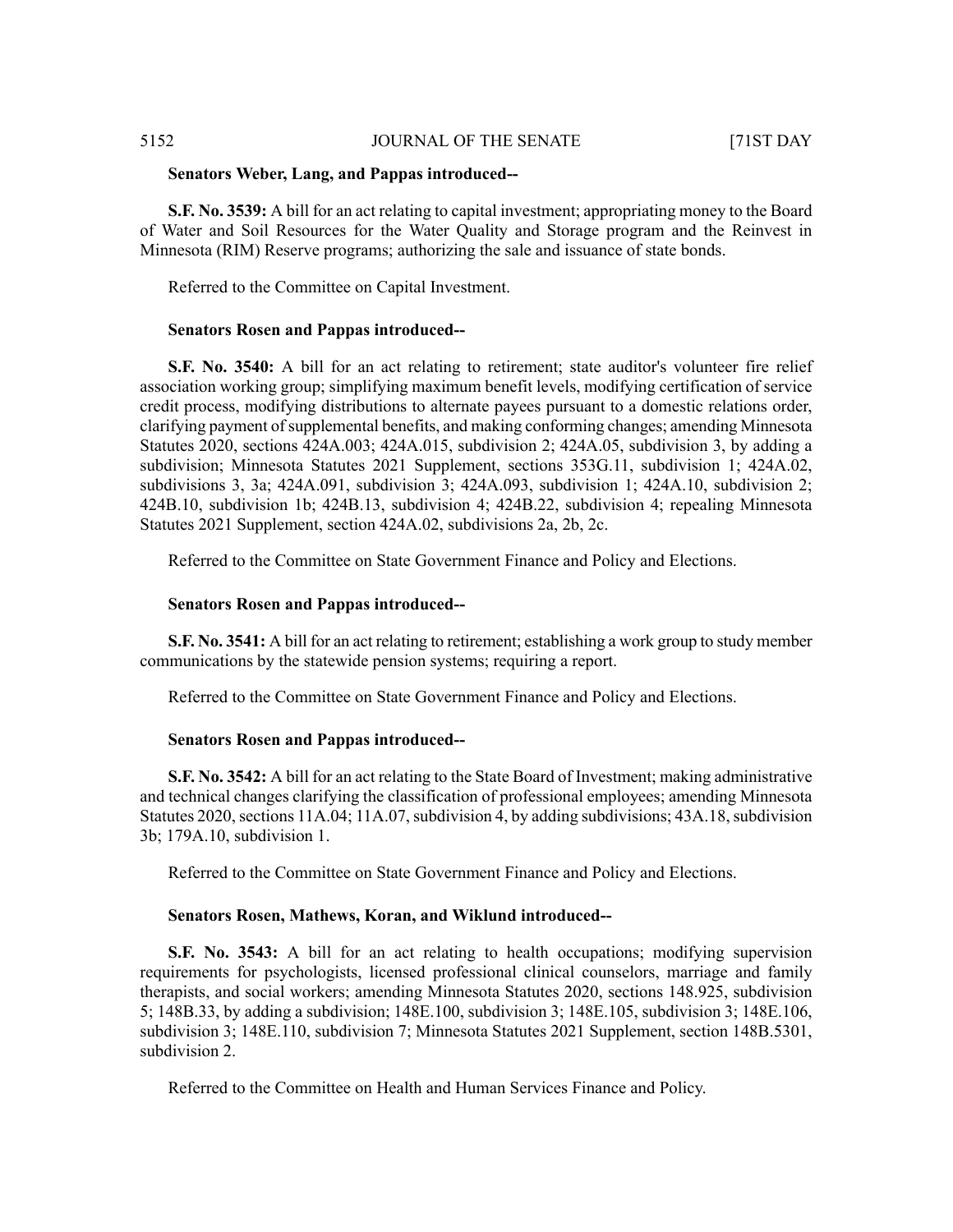# **Senator Rarick introduced--**

**S.F. No. 3544:** A bill for an act relating to state lands; modifying county lease restrictions on tax-forfeited land; amending Minnesota Statutes 2020, section 282.04, subdivision 1.

Referred to the Committee on Environment and Natural Resources Policy and Legacy Finance.

#### **Senator Lang introduced--**

**S.F. No. 3545:** A bill for an act relating to capital investment; making changes to the water infrastructure funding program; making changes to the point source implementation grant program; establishing an innovative wastewater technical planning program; appropriating money for clean water; authorizing the sale and issuance of state bonds; amending Minnesota Statutes 2020, sections 446A.072, subdivision 5a; 446A.073, subdivision 1; 446A.075, by adding a subdivision.

Referred to the Committee on Jobs and Economic Growth Finance and Policy.

# **Senators Rosen, Draheim, and Lang introduced--**

**S.F. No. 3546:** A bill for an act relating to taxation; individual income; establishing an income tax subtraction for volunteer fire and rescue workers; amending Minnesota Statutes 2020, section 290.0132, by adding a subdivision.

Referred to the Committee on Taxes.

#### **Senators Rosen, Draheim, and Dahms introduced--**

**S.F. No. 3547:** A bill for an act relating to transportation; appropriating money for infrastructure improvements in the city of Madelia.

Referred to the Committee on Transportation Finance and Policy.

#### **Senator Housley introduced--**

**S.F. No. 3548:** A bill for an act relating to capital investment; appropriating money for capital improvements to wastewater infrastructure in the city of Scandia; authorizing the sale and issuance of state bonds.

Referred to the Committee on Capital Investment.

#### **Senator Lang introduced--**

**S.F. No. 3549:** A bill for an act relating to human services; modifying payment rates for ambulance services; appropriating money; amending Minnesota Statutes 2020, section 256B.0625, subdivision 17a.

Referred to the Committee on Health and Human Services Finance and Policy.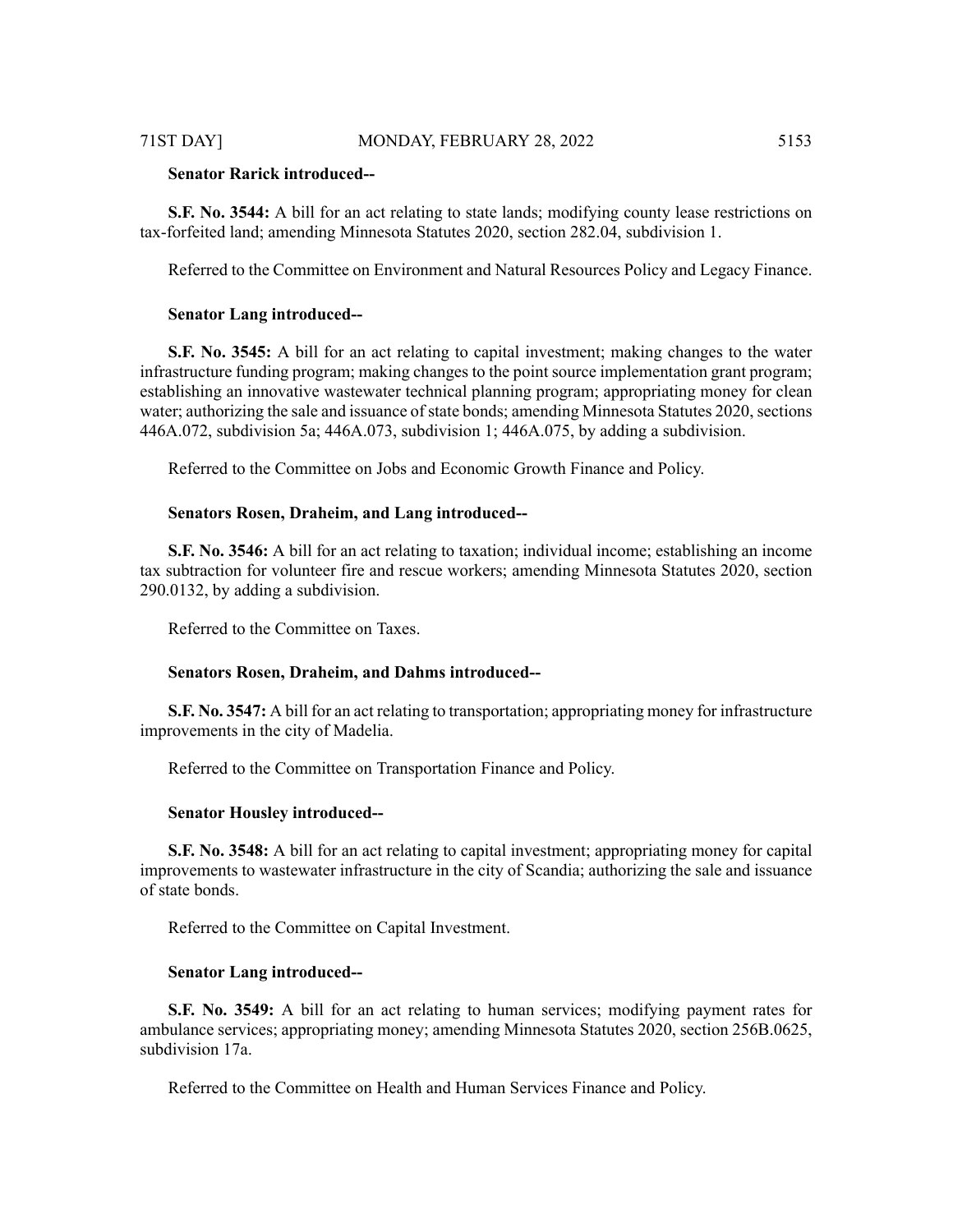### **Senators Mathews, Eichorn, and Koran introduced--**

**S.F. No. 3550:** A bill for an act relating to employment; establishing a cause of action for damages incurred from mandatory immunization; proposing coding for new law in Minnesota Statutes, chapter 181.

Referred to the Committee on Jobs and Economic Growth Finance and Policy.

# **Senators Koran, Hoffman, and Draheim introduced--**

**S.F. No. 3551:** A bill for an act relating to health insurance; requiring coverage for treatments related to ectodermal dysplasias; amending Minnesota Statutes 2020, sections 62A.25, subdivision 2; 62A.28, subdivision 2; 256B.0625, by adding a subdivision; proposing coding for new law in Minnesota Statutes, chapter 62A.

Referred to the Committee on Commerce and Consumer Protection Finance and Policy.

# **Senators Bakk, Rarick, and Draheim introduced--**

**S.F. No. 3552:** A bill for an act relating to agriculture; modifying provisions pertaining to incentives for advanced biofuel, renewable chemical, and biomass thermal production; appropriating money; amending Minnesota Statutes 2020, sections 41A.16, subdivisions 1, 2; 41A.17, subdivisions 1, 2; 41A.18, subdivisions 1, 2.

Referred to the Committee on Agriculture and Rural Development Finance and Policy.

# **Senator Rest introduced--**

**S.F. No. 3553:** A bill for an act relating to taxes; local sales and use; authorizing the city of Golden Valley to impose a local sales and use tax.

Referred to the Committee on Taxes.

# **Senator Cwodzinski introduced--**

**S.F. No. 3554:** A bill for an act relating to education finance; increasing long-term facilities maintenance revenue; increasing local optional revenue; providing enhanced debt service equalization aid for consolidating school districts; reducing school district property taxes; increasing equalization aids for school formulas; appropriating money; amending Minnesota Statutes 2020, sections 123B.53, subdivisions 4, 5, 6; 123B.535; 123B.595, subdivisions 1, 2, 3, 7, 8; 126C.17, subdivisions 5, 6, 7; 126C.40, subdivision 1; Minnesota Statutes 2021 Supplement, section 126C.10, subdivision 2e.

Referred to the Committee on Education Finance and Policy.

# **Senator Frentz introduced--**

**S.F. No. 3555:** A bill for an act relating to state government; appropriating money to the attorney general for enhanced criminal enforcement and related initiatives.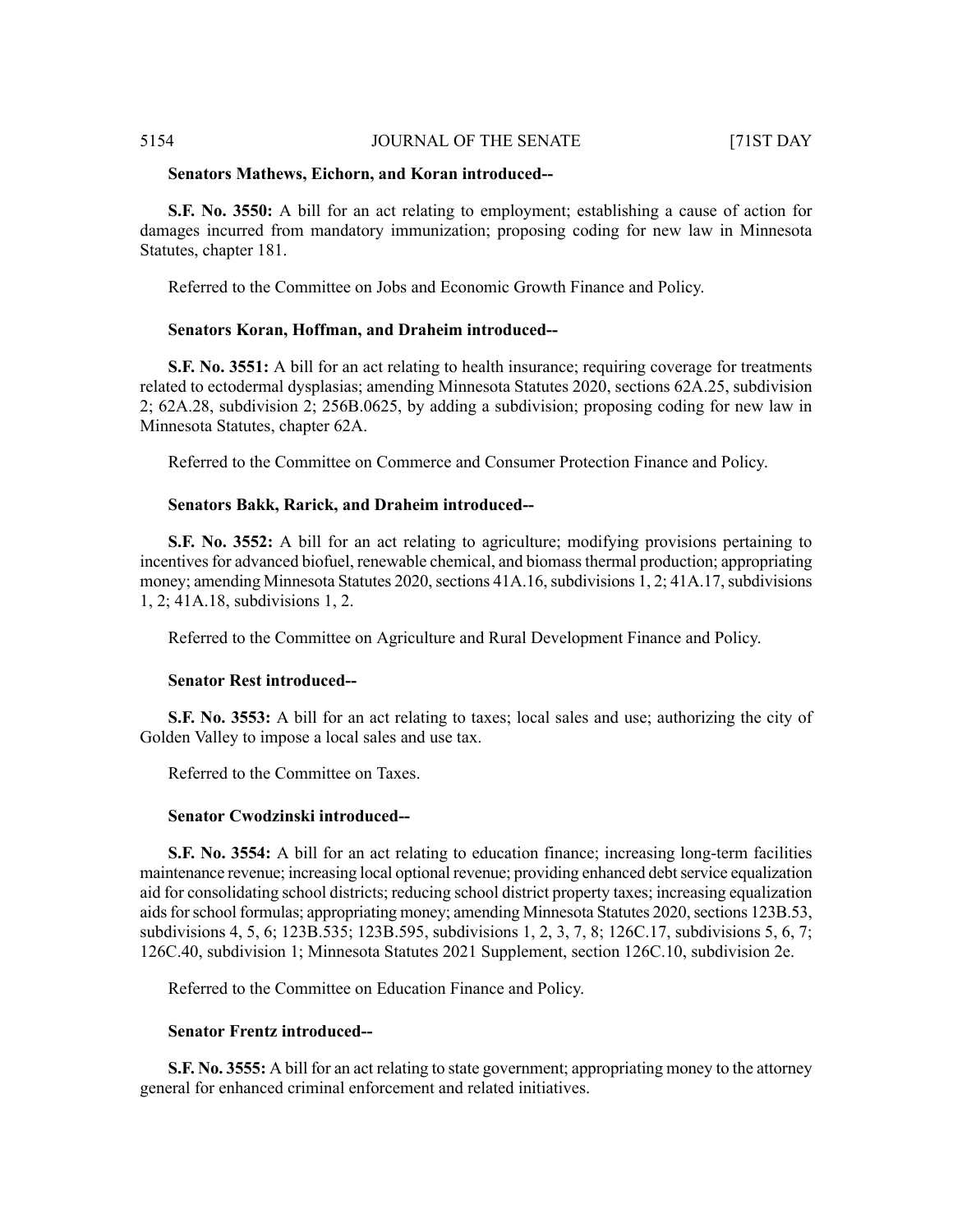Referred to the Committee on State Government Finance and Policy and Elections.

# **Senator Frentz introduced--**

**S.F. No. 3556:** A bill for an act relating to retirement; Minnesota State Retirement System correctional state employees retirement plan; adding a new position to the list of positions that are covered correctional service for employees of the Department of Human Services; amending Minnesota Statutes 2020, section 352.91, subdivision 3f.

Referred to the Committee on State Government Finance and Policy and Elections.

# **Senators Kunesh, Torres Ray, Hawj, López Franzen, and Newton introduced--**

**S.F.** No. 3557: A bill for an act relating to education; creating an ethnic studies requirement; creating an Ethnic Studies Task Force; authorizing rulemaking; requiring a report; appropriating money; amending Minnesota Statutes 2020, section 120B.024, subdivision 1; proposing coding for new law in Minnesota Statutes, chapter 120B.

Referred to the Committee on Education Finance and Policy.

# **Senator Cwodzinski introduced--**

**S.F. No. 3558:** A bill for an act relating to education; providing for retirement service credit for certain school employees.

Referred to the Committee on State Government Finance and Policy and Elections.

# **Senator Rarick introduced--**

**S.F. No. 3559:** A bill for an act relating to economic development; appropriating money to assist individuals with disabilities with career skills programming.

Referred to the Committee on Jobs and Economic Growth Finance and Policy.

# **Senator Benson introduced--**

**S.F. No. 3560:** A bill for an act relating to human services; providing medical assistance coverage for swing bed services provided in critical access hospitals; amending Minnesota Statutes 2020, section 256B.0625, subdivision 2.

Referred to the Committee on Health and Human Services Finance and Policy.

# **Senators Benson, Coleman, Ruud, and Housley introduced--**

**S.F. No. 3561:** A bill for an act relating to public health; defining certain terms; providing for certain penalties and remedies; permitting certain persons to maintain an action; providing for injunctive relief; authorizing the provision of attorney fees in certain circumstances; prohibiting certain persons to be the subject of specified actions; providing for anonymity of specified party; providing for severability; proposing coding for new law in Minnesota Statutes, chapter 145.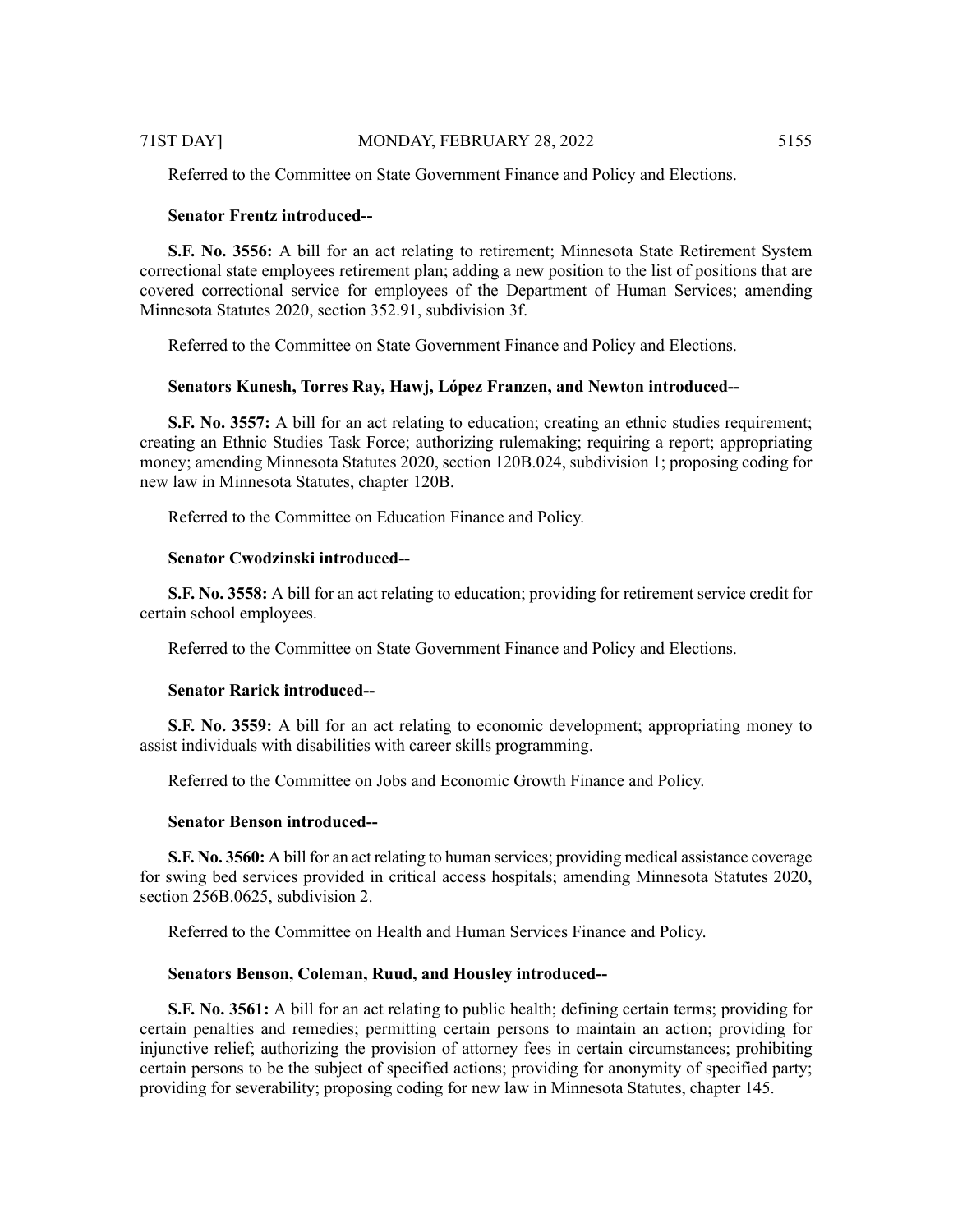Referred to the Committee on Health and Human Services Finance and Policy.

### **Senator Clausen introduced--**

**S.F. No. 3562:** A bill for an act relating to capital investment; appropriating money for capital improvements at the Minnesota Zoological Garden; authorizing the sale and issuance ofstate bonds.

Referred to the Committee on Capital Investment.

#### **Senators Clausen, Klein, and Wiklund introduced--**

**S.F. No. 3563:** A bill for an act relating to taxation; individual income; establishing a temporary refundable preceptor credit; requiring a report.

Referred to the Committee on Taxes.

# **Senator Wiklund introduced--**

**S.F. No. 3564:** A bill for an act relating to local government; clarifying the statutory authority that applies to the Bloomington Housing and Redevelopment Authority; amending Laws 1971, chapter 616, sections 1, as amended; 2, as amended.

Referred to the Committee on Local Government Policy.

#### **Senators Benson and Utke introduced--**

**S.F. No. 3565:** A bill for an act relating to human services; establishing a medical assistance capitation payment withhold related to verification of coverage; amending Minnesota Statutes 2021 Supplement, section 256B.69, subdivision 5a.

Referred to the Committee on Health and Human Services Finance and Policy.

#### **Senator Clausen introduced--**

**S.F. No. 3566:** A bill for an act relating to health care; modifying the definition of intractable pain; modifying the criteria for prescribing controlled substance for the treatment of intractable pain; amending Minnesota Statutes 2020, section 152.125.

Referred to the Committee on Health and Human Services Finance and Policy.

### **Senator Putnam introduced--**

**S.F. No. 3567:** A bill for an act relating to taxation; individual income; providing a subtraction for certain public pension income; amending Minnesota Statutes 2020, sections 290.0132, by adding a subdivision; 290.091, subdivision 2.

Referred to the Committee on Taxes.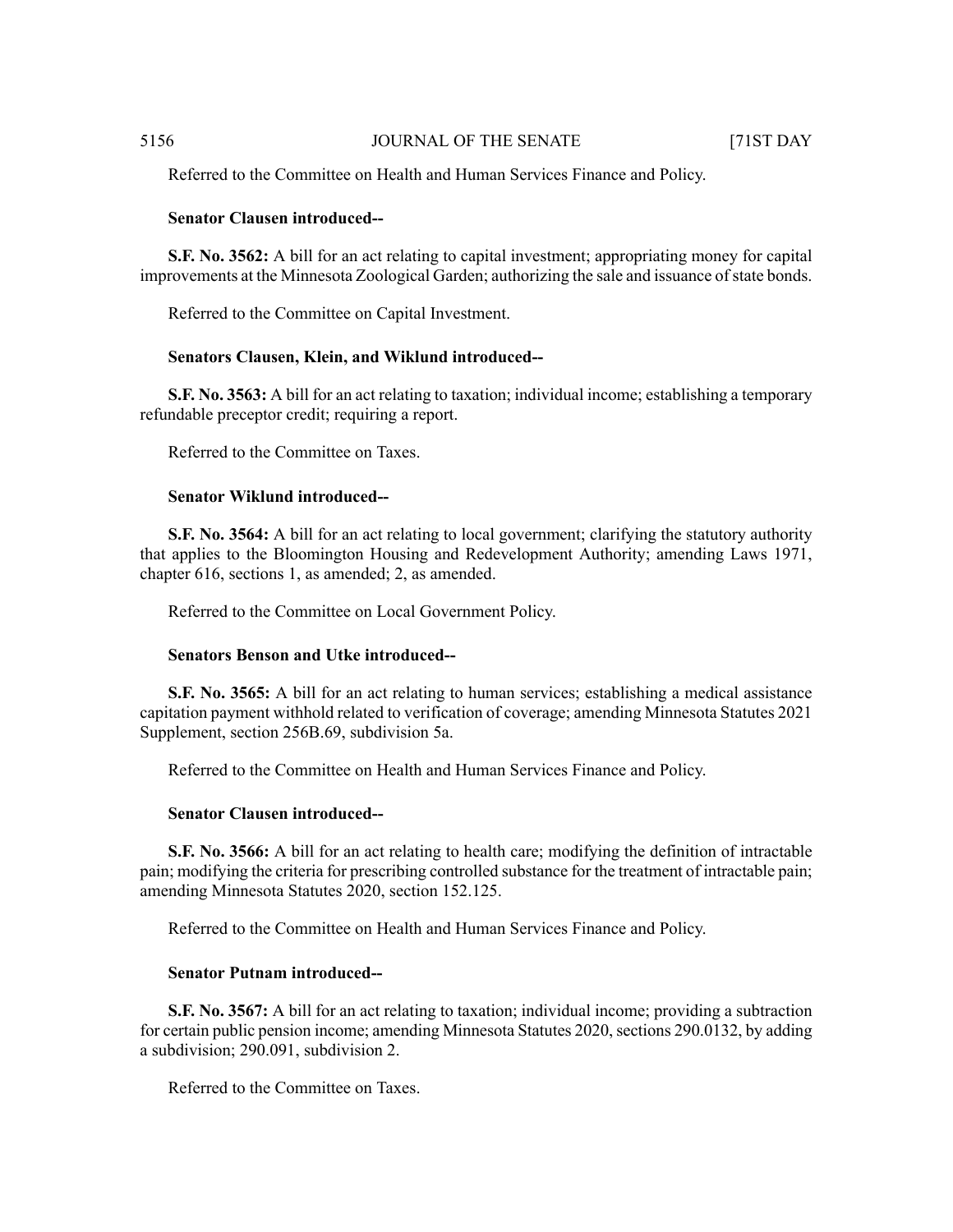# **Senator Putnam introduced--**

**S.F. No. 3568:** A bill for an act relating to health; modifying circumstances under which health records may be released without patient consent; amending Minnesota Statutes 2021 Supplement, section 144.293, subdivision 5.

Referred to the Committee on Health and Human Services Finance and Policy.

#### **Senator Eaton introduced--**

**S.F. No. 3569:** A bill for an act relating to health care; requiring certain facilities to ensure access for patients to counselors who are trained in providing counseling to patients who have attempted suicide; prohibiting facilities from discharging patients or transferring patients to correctional facilities or detention centers; prohibiting health plans from imposing cost sharing requirements for counseling or assessments for suicide; requiring the commission to implement certain standards for police officers when responding to an incident involving an individual suspected to be suicidal; proposing coding for new law in Minnesota Statutes, chapters 62Q; 144; 245A; 626.

Referred to the Committee on Commerce and Consumer Protection Finance and Policy.

# **Senators Westrom, Rarick, Lang, Eichorn, and Howe introduced--**

**S.F. No. 3570:** A bill for an act relating to education; providing for short-call substitute teacher licensing provisions for rural Minnesota; amending Minnesota Statutes 2020, section 122A.18, by adding a subdivision.

Referred to the Committee on Education Finance and Policy.

# **Senators Rest and Klein introduced--**

**S.F. No. 3571:** A bill for an act relating to taxation; property tax refunds; excluding Social Security income from the income measure used by the property tax refund program; amending Minnesota Statutes 2021 Supplement, section 290A.03, subdivision 3.

Referred to the Committee on Taxes.

#### **Senators Rest, Klein, and Dziedzic introduced--**

**S.F. No. 3572:** A bill for an act relating to taxation; individual income; modifying the income measure used by the education credit; amending Minnesota Statutes 2020, section 290.0674, subdivision 2; repealing Minnesota Statutes 2020, section 290.0674, subdivision 2a.

Referred to the Committee on Taxes.

#### **Senator Rest introduced--**

**S.F. No. 3573:** A bill for an act relating to taxation; sales and use; providing a rebate for sales taxes paid; requiring a report; appropriating money.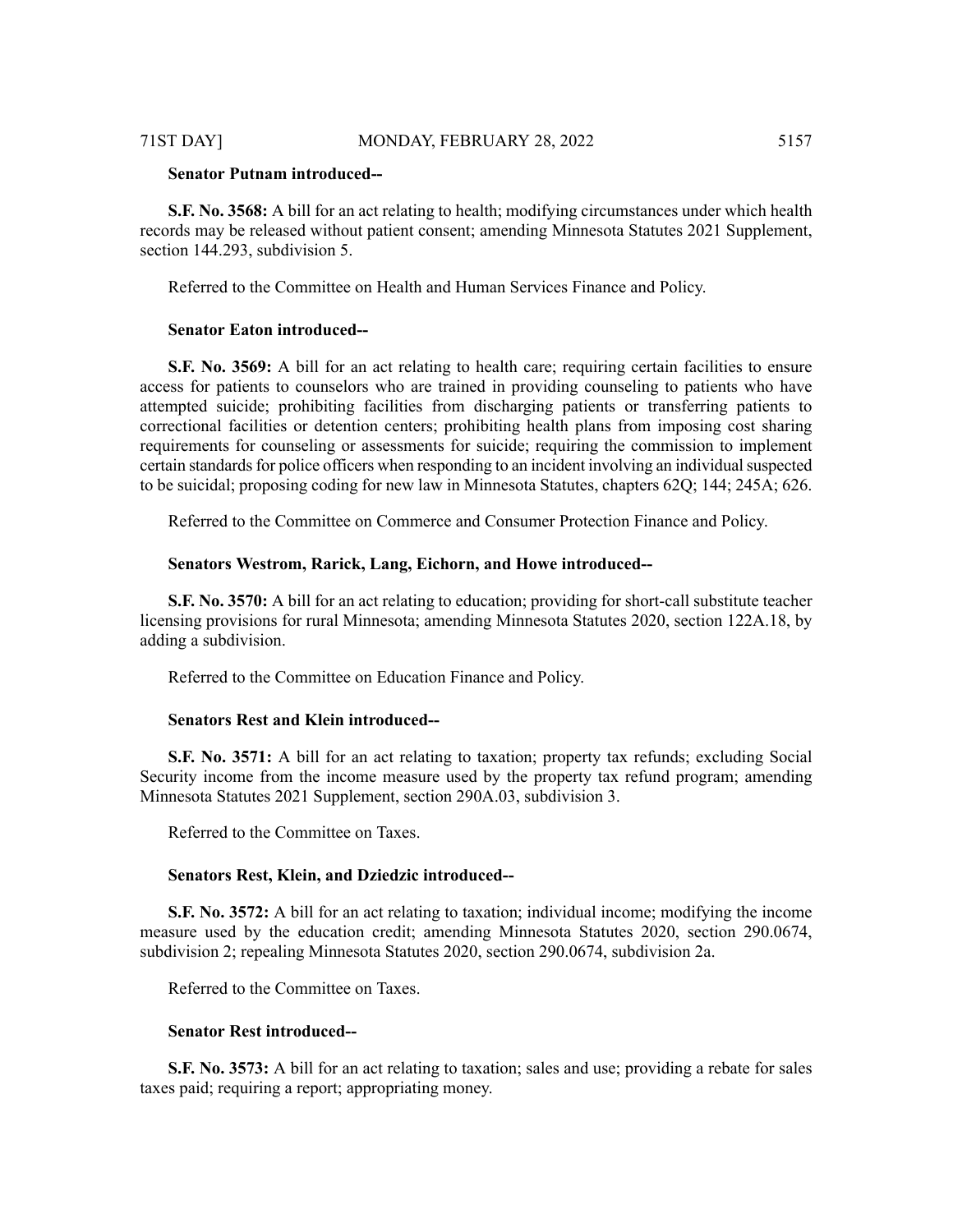Referred to the Committee on Taxes.

#### **Senators Draheim and Utke introduced--**

**S.F. No. 3574:** A bill for an act relating to health; transferring the administration of the fetal alcohol spectrum disorders prevention grants to the Department of Health; establishing the base general fund amount for fetal alcohol spectrum disorders prevention grants; making base level adjustments for health improvement in certain fiscal years; requiring a report; amending Laws 2021, First Special Session chapter 7, article 16, section 2, subdivision 33; proposing coding for new law in Minnesota Statutes, chapter 145; repealing Minnesota Statutes 2020, section 254A.21.

Referred to the Committee on Health and Human Services Finance and Policy.

# **Senator Draheim introduced--**

**S.F. No. 3575:** A bill for an act relating to housing; housing finance agency; adopting housing finance agency policy provisions; increasing agency debt limit; expanding authority to issue bonds; expanding eligibility requirements and uses for agency funding; clarifying uses for housing infrastructure bonds; making technical and conforming changes; amending Minnesota Statutes 2020, sections 462A.03, subdivision 13; 462A.05, by adding subdivisions; 462A.07, subdivisions 9, 10, 14; 462A.204, subdivision 3; 462A.21, subdivision 4a; 462A.22, subdivision 1; 462A.36, subdivision 4, by adding a subdivision; 462A.37, subdivisions 1, 2, 4, by adding a subdivision; 462A.38, subdivision 1; 462A.39, subdivisions 2, 5; Minnesota Statutes 2021 Supplement, sections 462A.05, subdivision 14; 462A.37, subdivision 5; Laws 2021, First Special Session chapter 8, article 1, section 3, subdivision 11.

Referred to the Committee on Housing Finance and Policy.

#### **Senator Bakk introduced--**

**S.F. No. 3576:** A bill for an act relating to taxation; increasing the annual appropriation for local government aid; amending Minnesota Statutes 2020, section 477A.03, subdivision 2a.

Referred to the Committee on Taxes.

### **Senators Eichorn, Frentz, Housley, and Ingebrigtsen introduced--**

**S.F. No. 3577:** A bill for an act relating to capital investment; appropriating money for capital improvements to children's museums across the state.

Referred to the Committee on Jobs and Economic Growth Finance and Policy.

### **Senators Koran, Duckworth, and Coleman introduced--**

**S.F. No. 3578:** A bill for an act relating to education; establishing a computer science education foundational blueprint to support the statewide expansion of computer science education; requiring a task force; appropriating money.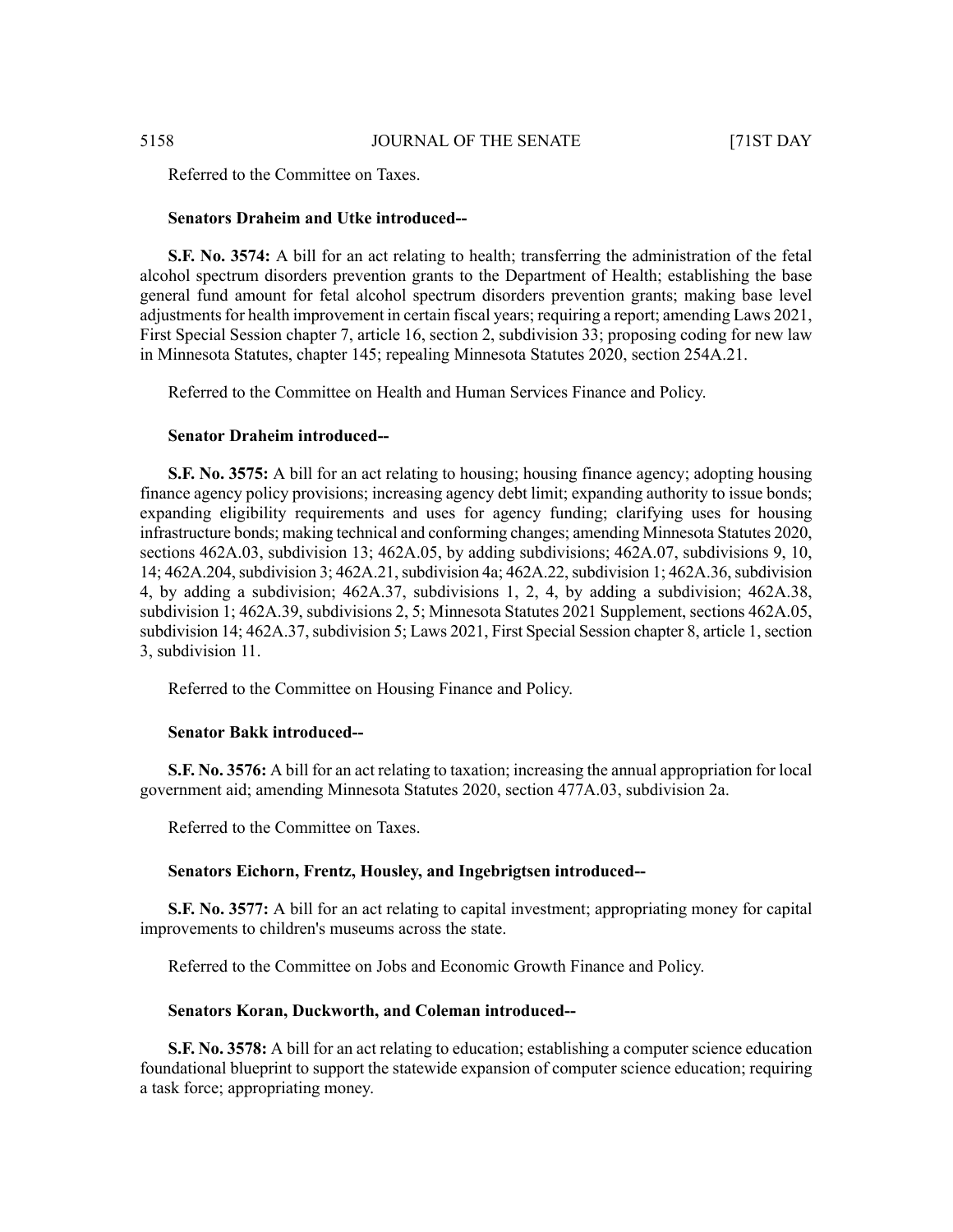Referred to the Committee on Education Finance and Policy.

#### **Senators Koran and Abeler introduced--**

**S.F. No. 3579:** A bill for an act relating to health occupations; modifying requirements and scope of practice for licensed acupuncture practitioners; amending Minnesota Statutes 2020, sections 147B.01, subdivisions 3, 4, 14, by adding subdivisions; 147B.03, subdivisions 2, 3; 147B.05, subdivision 1; 147B.06, subdivisions 1, 4, 5, 6; repealing Minnesota Statutes 2020, section 147B.01, subdivision 18.

Referred to the Committee on Health and Human Services Finance and Policy.

### **Senators Koran and Draheim introduced--**

**S.F. No. 3580:** A bill for an act relating to health care; requiring the commissioner of human services to report on the number of dentists serving medical assistance and MinnesotaCare enrollees; amending Minnesota Statutes 2021 Supplement, section 256B.0371, subdivision 4.

Referred to the Committee on Health and Human Services Finance and Policy.

# **Senator Newman introduced--**

**S.F. No. 3581:** A bill for an act relating to driver and vehicle services; allowing additional entities to provide copies of certain driver and vehicle records; amending Minnesota Statutes 2020, sections 168.002, by adding a subdivision; 168.327, subdivisions 2, 3; 171.01, by adding a subdivision; Minnesota Statutes 2021 Supplement, sections 168.327, subdivision 1; 169.09, subdivision 13.

Referred to the Committee on Transportation Finance and Policy.

#### **Senator Newman introduced--**

**S.F. No. 3582:** A bill for an act relating to driver and vehicle services; extending driver's license expiration dates to every eight years; allowing full-service providers to provide copies of certain driver and vehicle records; increasing filing fees for new driver's license applications; eliminating requirement for new Minnesota residents to take written driver's license exam; making various changes to driver and vehicle services procedures; making recommendations; requiring reports; appropriating money; amending Minnesota Statutes 2020, sections 168.002, by adding a subdivision; 168.327, subdivisions 2, 3; 168.33, subdivision 7; 168.345; 171.01, by adding a subdivision; 171.02, subdivision 3; 171.06, subdivision 2; 171.061, subdivision 4; 171.07, subdivision 4; 171.12, subdivision 1a; 171.13, subdivision 1a; 299A.705, subdivisions 1, 2, by adding a subdivision; Minnesota Statutes 2021 Supplement, sections 168.327, subdivision 1; 169.09, subdivision 13; 171.071, subdivision 4; 171.13, subdivision 1; 171.27, subdivisions 1, 2.

Referred to the Committee on Transportation Finance and Policy.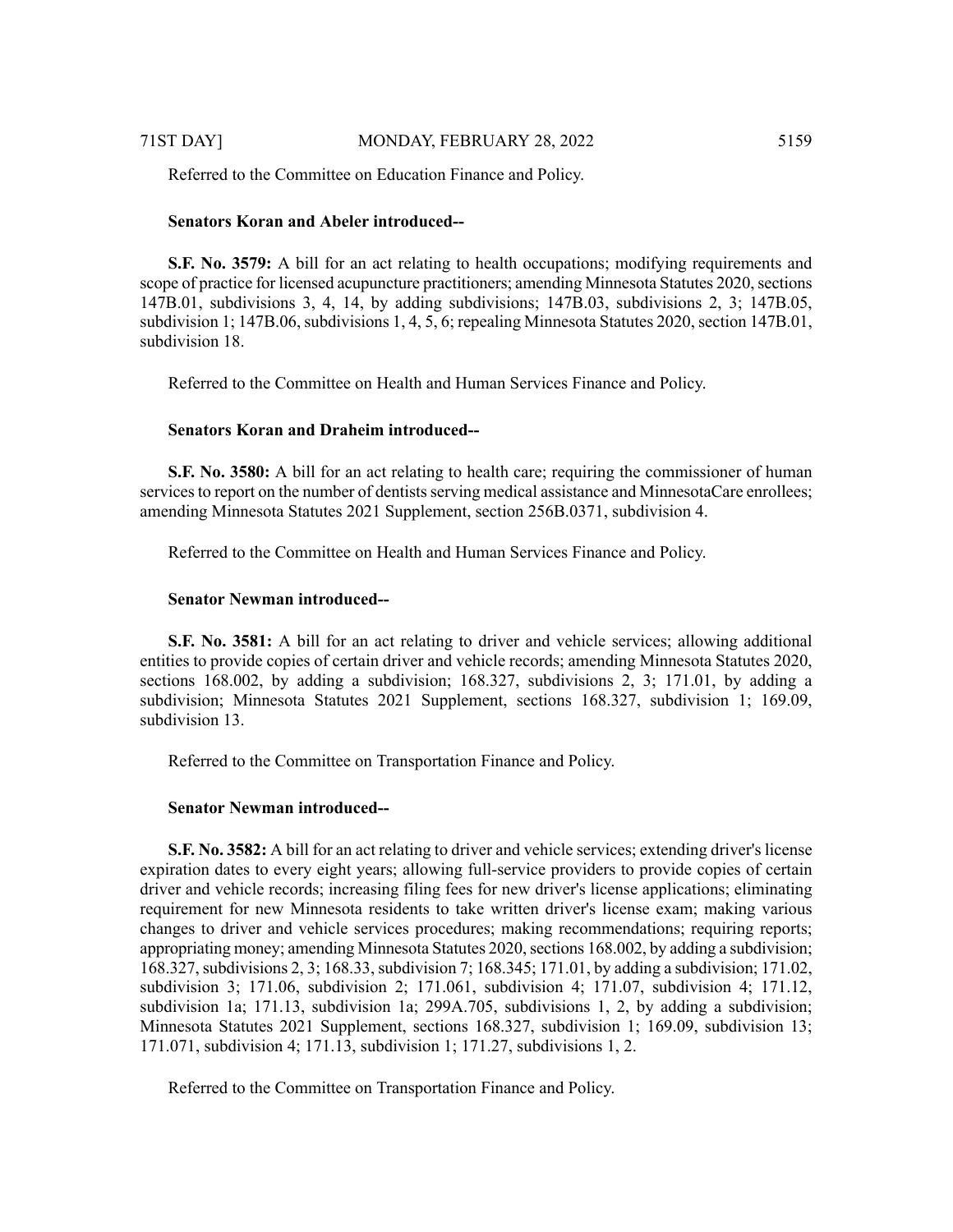# **Senators Abeler and Wiklund introduced--**

**S.F. No. 3583:** A bill for an act relating to human services; modifying various provisionsrelating to substance use disorder treatment; amending Minnesota Statutes 2020, sections 148F.11, by adding a subdivision; 245A.19; 245F.04, subdivision 1; 245G.01, by adding a subdivision; 245G.06, subdivision 3, by adding subdivisions; 245G.07, by adding subdivisions; 245G.12.

Referred to the Committee on Human Services Licensing Policy.

# **Senator Osmek introduced--**

**S.F. No. 3584:** A bill for an act relating to capital investment; appropriating money for clean water infrastructure in the city of Mound; authorizing the sale and issuance of state bonds.

Referred to the Committee on Capital Investment.

# **Senator Mathews introduced--**

**S.F. No. 3585:** A bill for an act relating to agriculture; protecting data about individuals connected to farming or agriculture who seek mental or behavioral health assistance or who contact the Minnesota Farm and Rural Helpline; amending Minnesota Statutes 2020, section 13.643, by adding a subdivision.

Referred to the Committee on Agriculture and Rural Development Finance and Policy.

# **Senators Coleman and Duckworth introduced--**

**S.F. No. 3586:** A bill for an act relating to education finance; increasing funding for community education programming; appropriating money; amending Minnesota Statutes 2020, section 124D.20, subdivisions 3, 5; Laws 2021, First Special Session chapter 13, article 10, section 1, subdivision 2.

Referred to the Committee on Education Finance and Policy.

# **Senator Nelson introduced--**

**S.F. No. 3587:** A bill for an act relating to education finance; appropriating money for P-TECH schools; amending Laws 2021, First Special Session chapter 13, article 2, section 4, subdivision 19.

Referred to the Committee on Education Finance and Policy.

# **Senator Nelson introduced--**

**S.F. No. 3588:** A bill for an act relating to taxation; income and corporate franchise; conforming to federal treatment of qualified improvement property; amending Minnesota Statutes 2021 Supplement, section 290.0111.

Referred to the Committee on Taxes.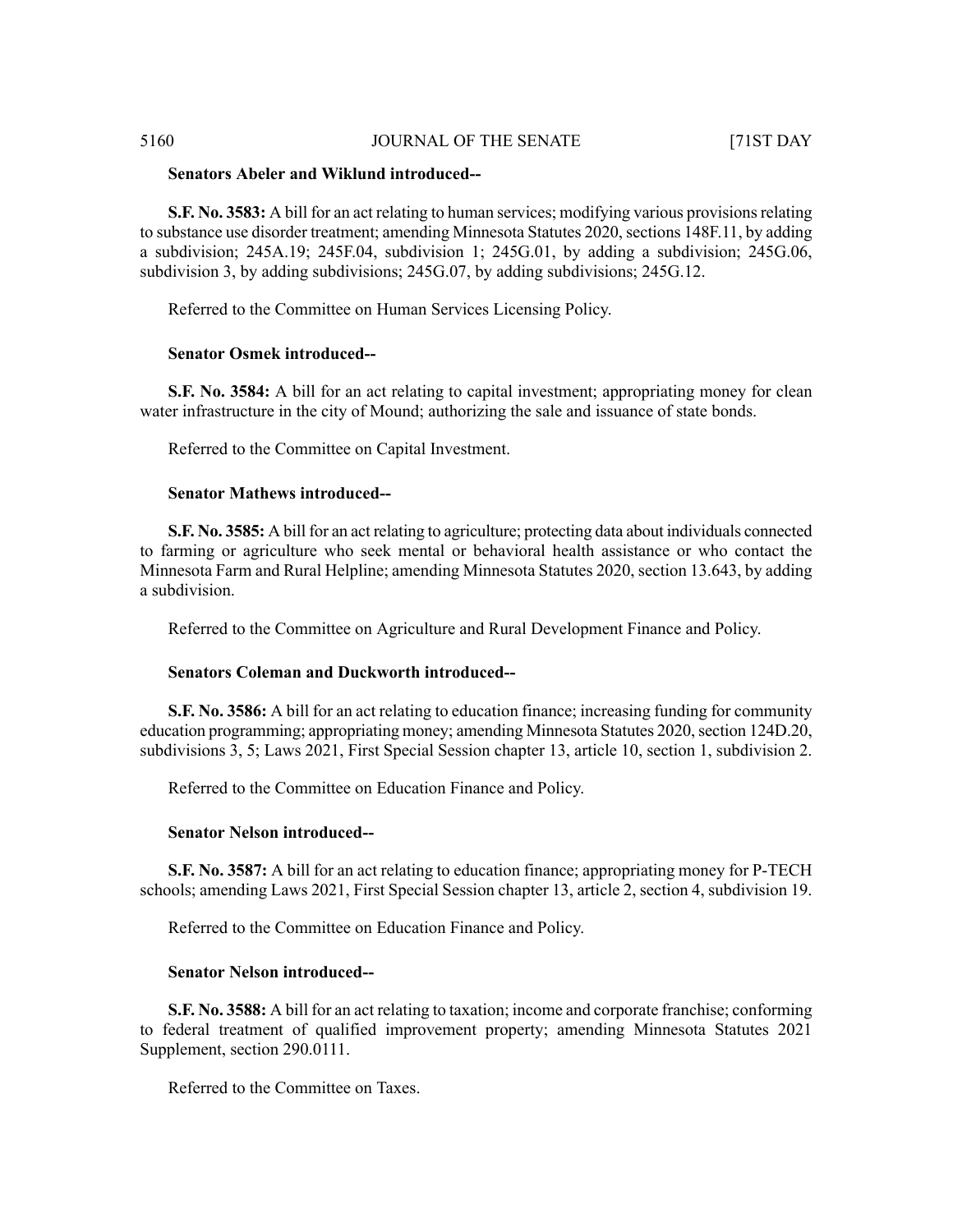# **Senator Weber introduced--**

**S.F. No. 3589:** A bill for an act relating to capital investment; appropriating money for wastewater infrastructure in Nobles County; authorizing the sale and issuance of state bonds.

Referred to the Committee on Capital Investment.

# **Senator Nelson introduced--**

**S.F. No. 3590:** A bill for an act relating to taxation; income; modifying certain requirements for the pass-through entity tax; amending Minnesota Statutes 2021 Supplement, sections 289A.08, subdivision 7a; 289A.382, subdivision 2.

Referred to the Committee on Taxes.

#### **Senator Nelson introduced--**

**S.F. No. 3591:** A bill for an act relating to transportation; modifying allocation of state general sales tax revenue related to motor vehicle repair and replacement parts; dedicating sales tax revenue to small cities assistance account and town road account; amending Minnesota Statutes 2020, section 297A.94.

Referred to the Committee on Transportation Finance and Policy.

### **Senator Nelson introduced--**

**S.F. No. 3592:** A bill for an act relating to taxation; property; repealing the state general tax; appropriating money for refunds; amending Minnesota Statutes 2020, sections 273.1231, subdivision 6; 275.28, subdivision 1; 469.1794, subdivision 5; Minnesota Statutes 2021 Supplement, sections 273.13, subdivision 25; 275.065, subdivision 3; repealing Minnesota Statutes 2020, sections 273.42, subdivision 3; 275.025, subdivisions 3, 4, 5, 6; 276.112; Minnesota Statutes 2021 Supplement, section 275.025, subdivisions 1, 2.

Referred to the Committee on Taxes.

#### **Senator Nelson introduced--**

**S.F. No. 3593:** A bill for an act relating to economic development; establishing a nonprofit relief grant program; requiring a report; appropriating money.

Referred to the Committee on Jobs and Economic Growth Finance and Policy.

#### **Senators Nelson and Ingebrigtsen introduced--**

**S.F. No. 3594:** A bill for an act relating to public safety; appropriating money for grants to address racial disparity of youth using shelter services.

Referred to the Committee on Judiciary and Public Safety Finance and Policy.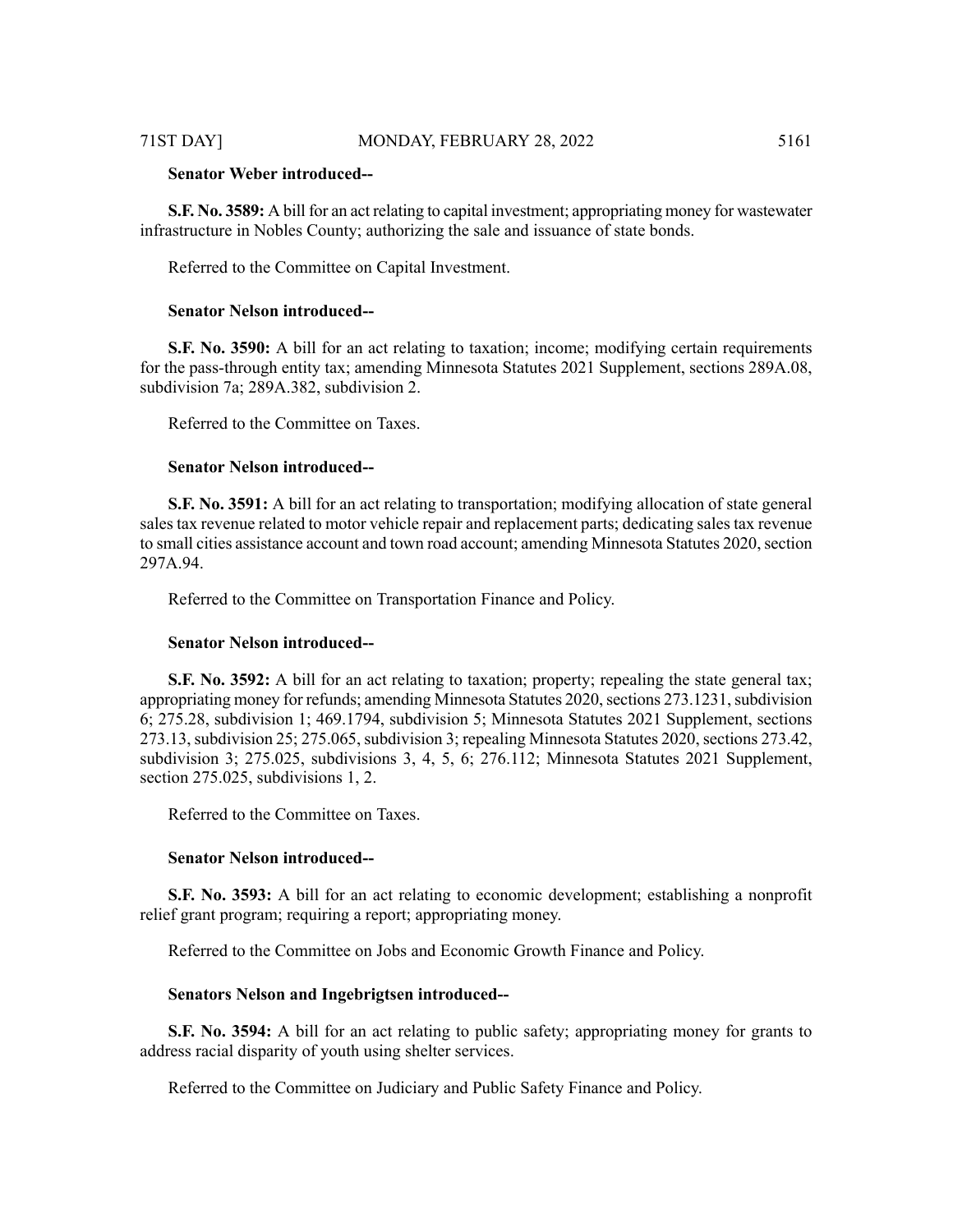# **Senator Nelson introduced--**

**S.F. No. 3595:** A bill for an act relating to taxation; sales and use; extending the Rochester local sales tax authorization for additional projects; amending Laws 1998, chapter 389, article 8, section 43, as amended.

Referred to the Committee on Taxes.

# **Senators Coleman and Duckworth introduced--**

**S.F. No. 3596:** A bill for an act relating to education; appropriating money for a grant to Reach Out and Read Minnesota program.

Referred to the Committee on Education Finance and Policy.

### **Senators Carlson and Klein introduced--**

**S.F. No. 3597:** A bill for an act relating to transportation; capital investment; appropriating money for railway and highway safety improvements for pedestrian and bicycle trails in Dakota County.

Referred to the Committee on Transportation Finance and Policy.

#### **Senator Champion introduced--**

**S.F. No. 3598:** A bill for an act relating to state government; establishing a Minnesota Center for American Descendants of Slavery; establishing a net investment income tax; requiring reports; appropriating money; proposing coding for new law in Minnesota Statutes, chapters 138; 290.

Referred to the Committee on State Government Finance and Policy and Elections.

#### **Senator Champion introduced--**

**S.F. No. 3599:** A bill for an act relating to education finance; appropriating money for a Truce Center programming grant.

Referred to the Committee on Education Finance and Policy.

#### **Senator Champion introduced--**

**S.F. No. 3600:** A bill for an act relating to capital investment; appropriating money to Minnesota Management and Budget to increase the agency's capacity to assist certain groups and organizations with the capital budget process and coordinate with state agencies regarding the administration of capital project appropriations and programs.

Referred to the Committee on State Government Finance and Policy and Elections.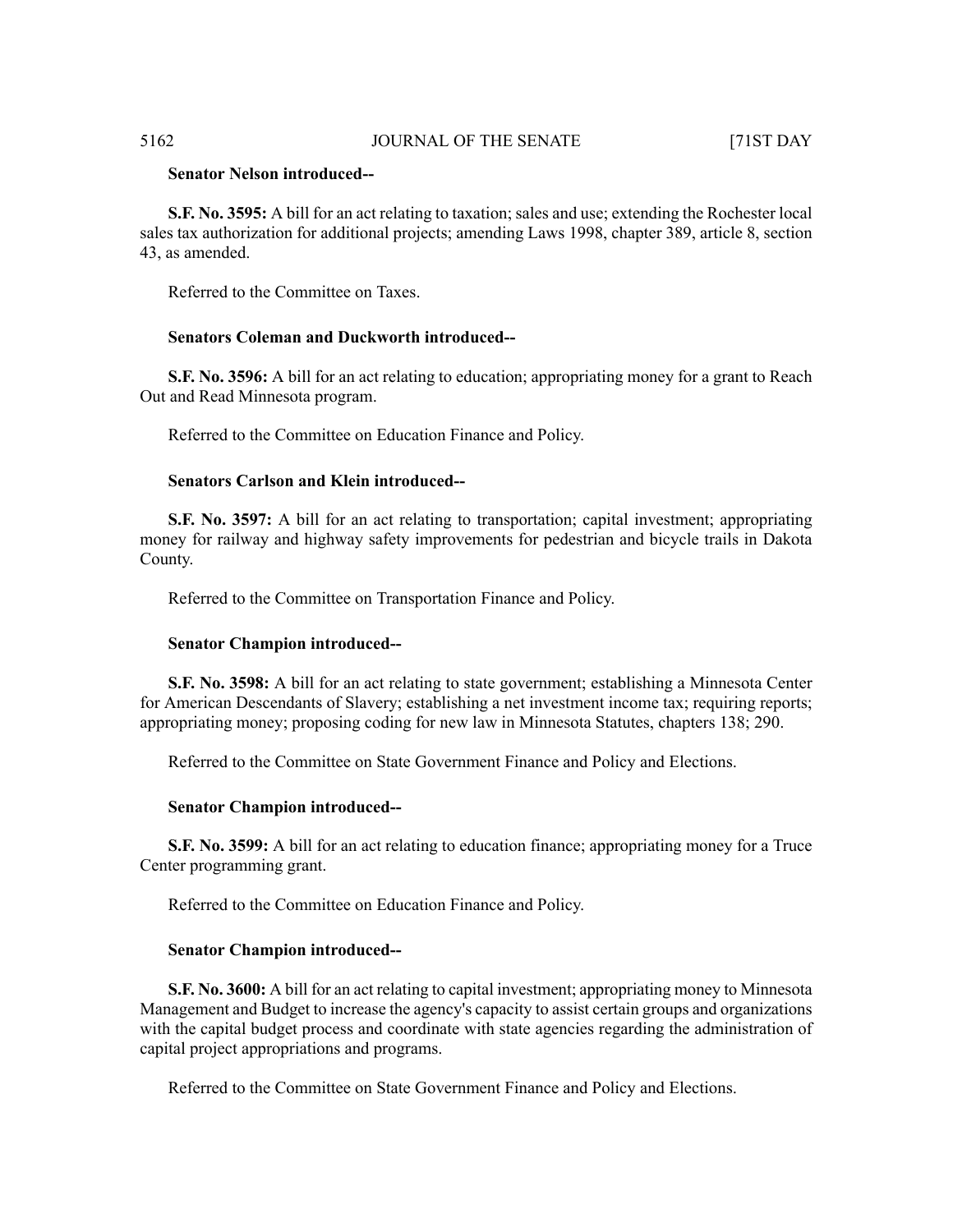### 71ST DAY] MONDAY, FEBRUARY 28, 2022 5163

### **Senators Rosen and Howe introduced--**

**S.F.** No. 3601: A bill for an act relating to retirement; public employees police and fire plan; modifying contribution rates; amending Minnesota Statutes 2020, sections 353.63; 353.65, subdivisions 2, 3.

Referred to the Committee on State Government Finance and Policy and Elections.

#### **Senators Duckworth, Howe, Ruud, Housley, and Nelson introduced--**

**S.F. No. 3602:** A bill for an act relating to retirement; public employees police and fire plan; modifying disability provisions; amending Minnesota Statutes 2020, section 353.656, subdivisions 1, 1a, 1b, 3, 3a, 5a.

Referred to the Committee on State Government Finance and Policy and Elections.

### **Senators Jasinski, Benson, Coleman, Housley, and Chamberlain introduced--**

**S.F. No. 3603:** A bill for an act relating to retirement; public employees police and fire plan; reducing vesting requirements; amending Minnesota Statutes 2020, section 353.01, subdivision 47.

Referred to the Committee on State Government Finance and Policy and Elections.

#### **Senators Senjem, Koran, Abeler, and Housley introduced--**

**S.F. No. 3604:** A bill for an act relating to retirement; public employees police and fire plan; permitting retired members to return to work; proposing coding for new law in Minnesota Statutes, chapter 353.

Referred to the Committee on State Government Finance and Policy and Elections.

# **Senator Rosen introduced--**

**S.F. No. 3605:** A bill for an act relating to retirement; public employees police and fire plan; enhancing the benefit formula; making technical changes; amending Minnesota Statutes 2020, sections 353.01, subdivision 17a; 353.35, subdivision 1; 353.651, subdivision 3.

Referred to the Committee on State Government Finance and Policy and Elections.

# **MOTIONS AND RESOLUTIONS**

Senator Benson moved that her name be stricken as chief author, shown as a co-author, and the name of Senator Draheim be added as chief author to S.F. No. 90. The motion prevailed.

Senator McEwen moved that her name be stricken as a co-author to S.F. No. 634. The motion prevailed.

Senator Nelson moved that the name of Senator Miller be added as a co-author to S.F. No. 705. The motion prevailed.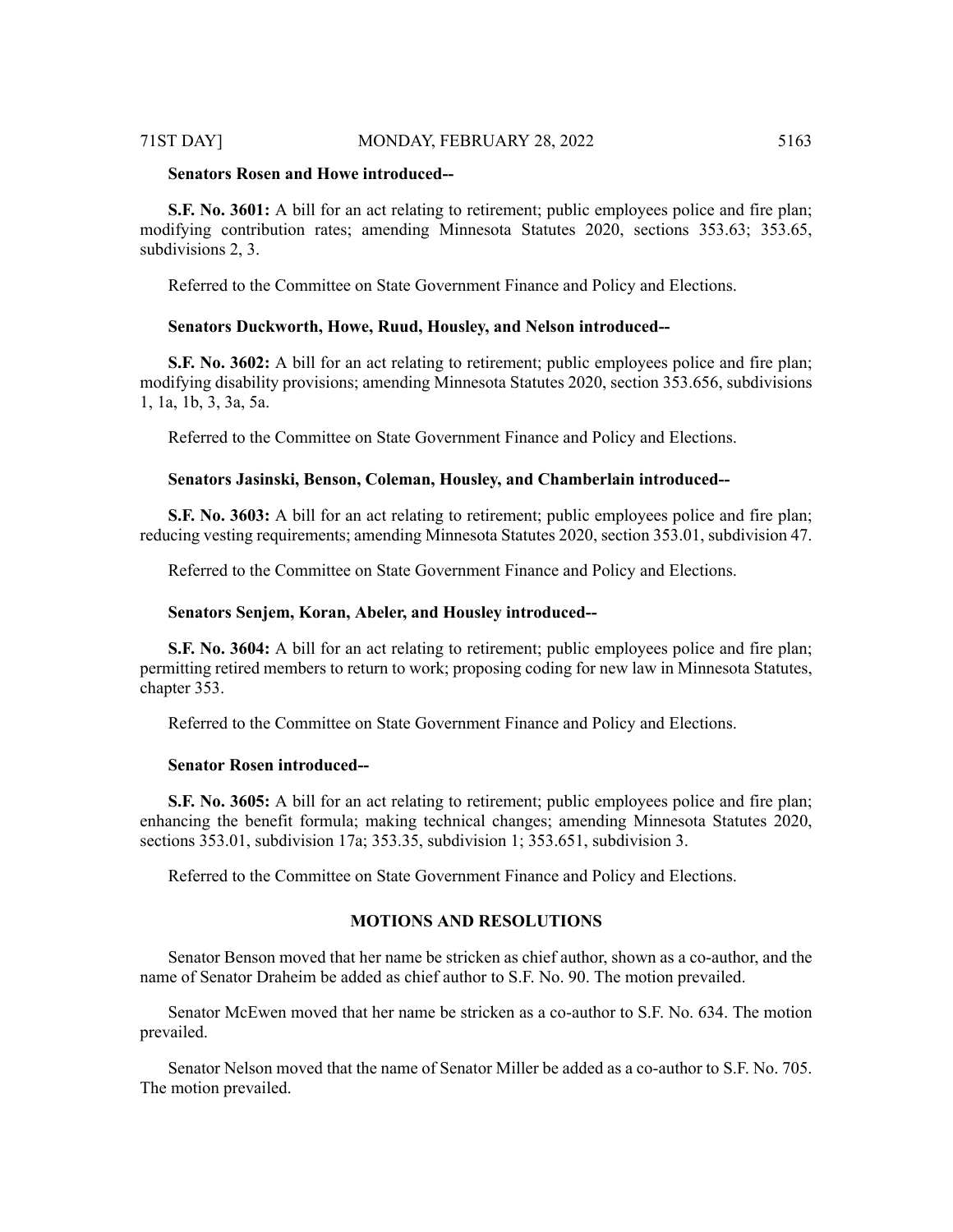Senator Wiklund moved that the name of Senator Klein be added as a co-author to S.F. No. 740. The motion prevailed.

Senator Nelson moved that the name of Senator Dornink be added as a co-author to S.F. No. 934. The motion prevailed.

Senator Howe moved that the name of Senator Wiger be added as a co-author to S.F. No. 1003. The motion prevailed.

Senator Anderson moved that the name of Senator Bigham be added as a co-author to S.F. No. 1226. The motion prevailed.

Senator Murphy moved that the name of Senator McEwen be added as a co-author to S.F. No. 1580. The motion prevailed.

Senator Draheim moved that his name be stricken as chief author, shown as a co-author, and the name of Senator Nelson be added as chief author to S.F. No. 1919. The motion prevailed.

Senator Bigham moved that the name of Senator Kunesh be added as a co-author to S.F. No. 2307. The motion prevailed.

Senator Johnson Stewart moved that the name of Senator Putnam be added as a co-author to S.F. No. 2535. The motion prevailed.

Senator Howe moved that the name of Senator Westrom be added as a co-author to S.F. No. 2592. The motion prevailed.

Senator Bakk moved that the name of Senator Abeler be added as a co-author to S.F. No. 2704. The motion prevailed.

Senator Abeler moved that the name of Senator Newton be added as a co-author to S.F. No. 2771. The motion prevailed.

Senator Johnson moved that the name of Senator Eken be added as a co-author to S.F. No. 2795. The motion prevailed.

Senator Senjem moved that the name of Senator Clausen be added as a co-author to S.F. No. 2962. The motion prevailed.

Senator Rarick moved that the name of Senator Bakk be added as a co-author to S.F. No. 3197. The motion prevailed.

Senator Champion moved that the name of Senator Pappas be added as a co-author to S.F. No. 3211. The motion prevailed.

Senator Putnam moved that the name of Senator Bigham be added as a co-author to S.F. No. 3252. The motion prevailed.

Senator Dibble moved that the name of Senator Dzeidzic be added as a co-author to S.F. No. 3263. The motion prevailed.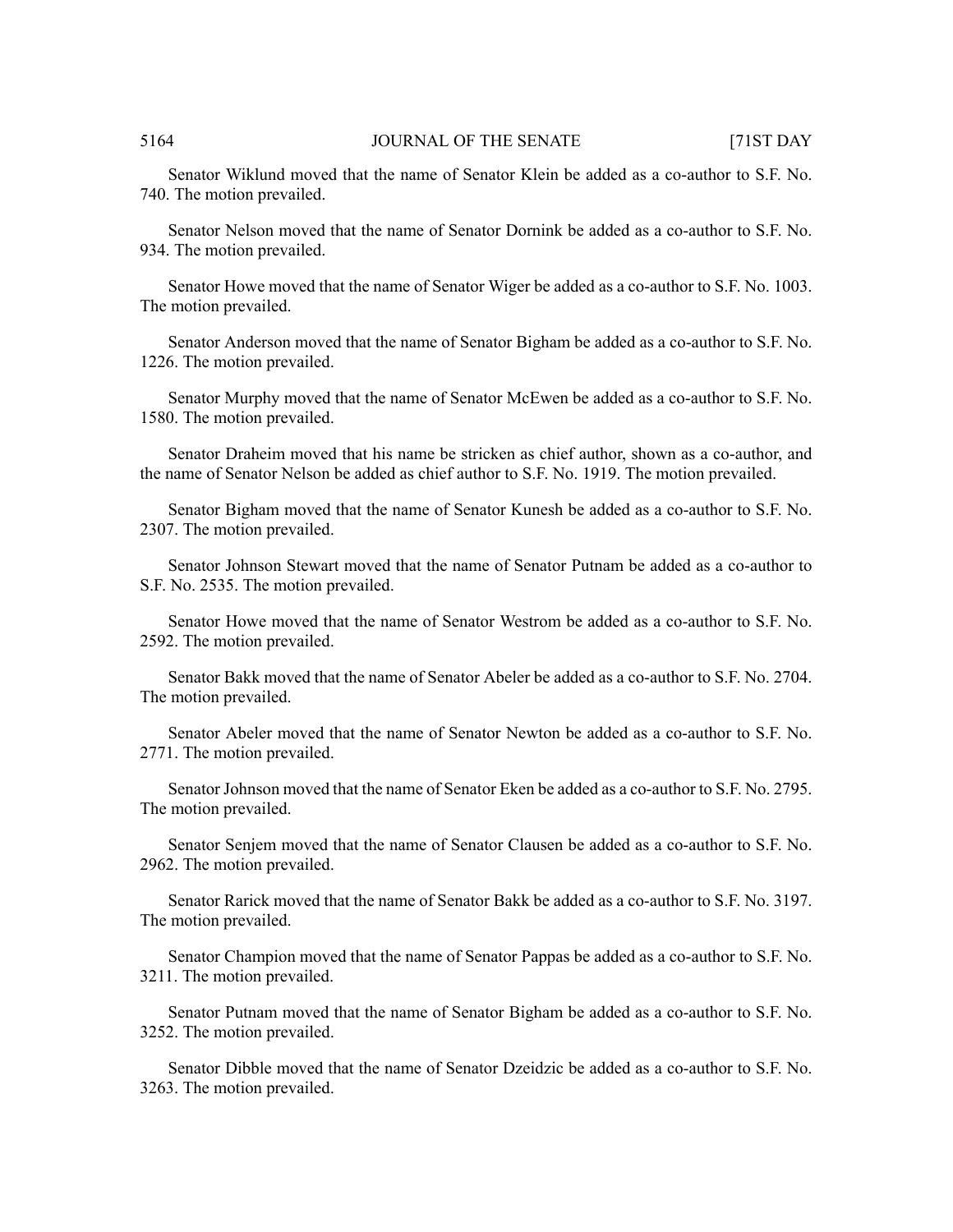Senator Port moved that the name of Senator Pappas be added as a co-author to S.F. No. 3284. The motion prevailed.

Senator Nelson moved that the name of Senator Dibble be added as a co-author to S.F. No. 3363. The motion prevailed.

Senator Kunesh moved that the name of Senator Fateh be added as a co-author to S.F. No. 3370. The motion prevailed.

Senator Howe moved that the name of Senator Frentz be added as a co-author to S.F. No. 3371. The motion prevailed.

Senator Housley moved that her name be stricken as a co-author to S.F. No. 3391. The motion prevailed.

Senator Coleman moved that her name be stricken as a co-author to S.F. No. 3391. The motion prevailed.

Senator Utke moved that his name be stricken as a co-author to S.F. No. 3392. The motion prevailed.

Senator Bigham moved that the name of Senator Eichorn be added as a co-author to S.F. No. 3402. The motion prevailed.

Senator Bigham moved that the name of Senator Fateh be added as a co-author to S.F. No. 3403. The motion prevailed.

Senator Koran moved that the name of Senator Klein be added as a co-author to S.F. No. 3424. The motion prevailed.

Senator McEwen moved that the names of Senators Bigham, Fateh, Dibble, and Marty be added as co-authors to S.F. No. 3441. The motion prevailed.

Senator Murphy moved that her name be stricken as chief author, shown as a co-author, and the name of Senator Eken be added as chief author to S.F. No. 3443. The motion prevailed.

Senator Bakk moved that the name of Senator Senjem be added as a co-author to S.F. No. 3455. The motion prevailed.

Senator Dornink moved that the name of Senator Duckworth be added as a co-author to S.F. No. 3460. The motion prevailed.

Senator Mathews moved that the name of Senator Koran be added as a co-author to S.F. No. 3461. The motion prevailed.

Senator Senjem moved that the names of Senators Duckworth and Dibble be added as co-authors to S.F. No. 3470. The motion prevailed.

Senator Johnson moved that the names of Senators Benson and Lang be added as co-authors to S.F. No. 3475. The motion prevailed.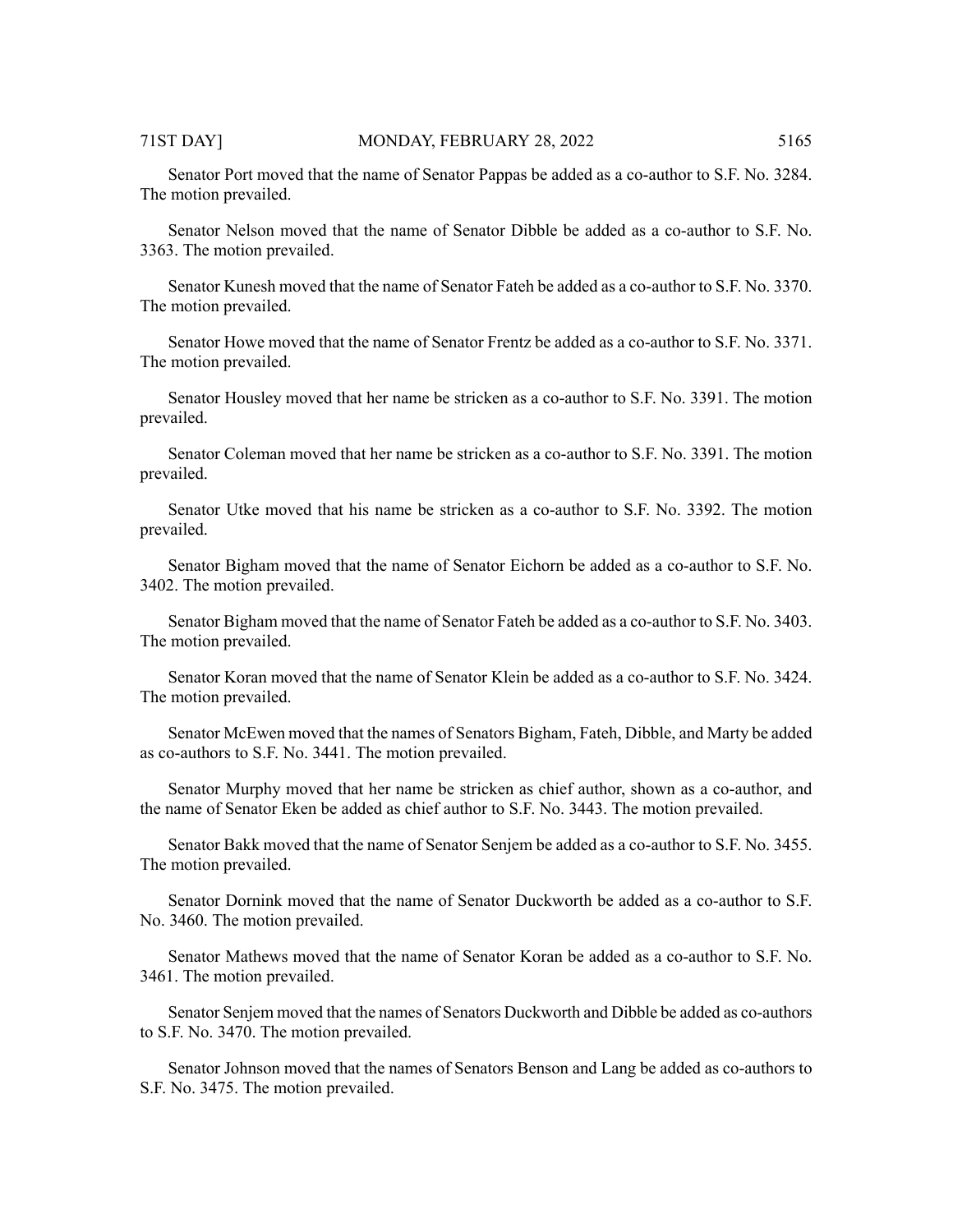Senator Mathews moved that the name of Senator Duckworth be added as a co-author to S.F. No. 3477. The motion prevailed.

### **MEMBERS EXCUSED**

Senator Ingebrigtsen was excused from the Session of today.

# **ADJOURNMENT**

Senator Miller moved that the Senate do now adjourn until 12:00 noon, Wednesday, March 2, 2022. The motion prevailed.

Cal R. Ludeman, Secretary of the Senate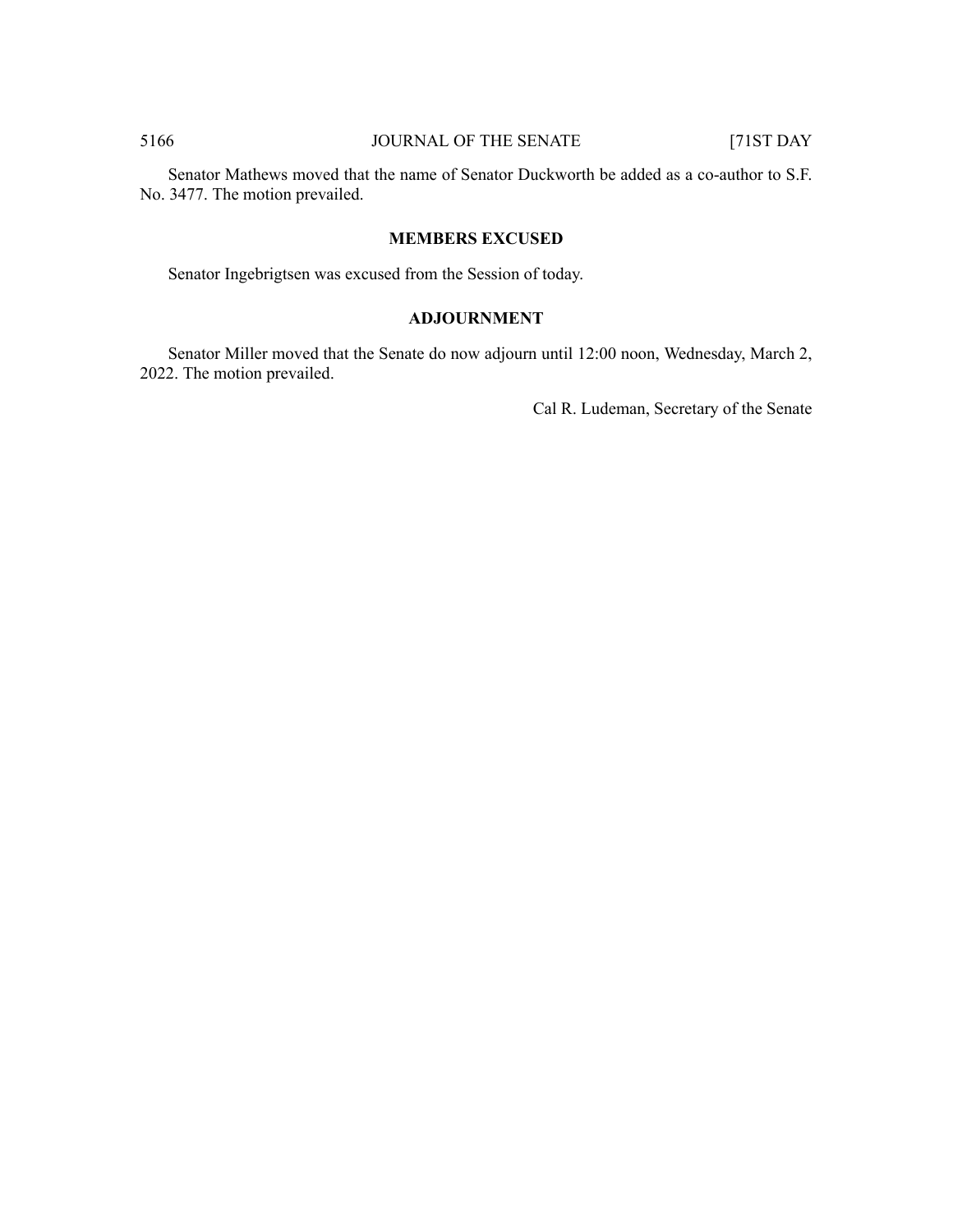# **INDEX TO DAILY JOURNAL**

# **Monday, February 28, 2022**

# **EXECUTIVE AND OFFICIAL COMMUNICATIONS**

# Pages 5135 to 5136

# **MESSAGES FROM THE HOUSE AND FIRST READING OF HOUSE FILES**

| S.F.<br>Nos. | Message<br>Page | H.F.<br>Nos. | Message<br>Page | l st<br>Reading<br>Page |
|--------------|-----------------|--------------|-----------------|-------------------------|
|              |                 |              | $2900$ 5137     | 5138                    |

#### **CONCURRENCE AND REPASSAGE**

| S.F. Nos. | Page   | H.F. Nos. | Page |
|-----------|--------|-----------|------|
| 2057      | . 5137 |           |      |

#### **REPORTS OF COMMITTEES**

| S.F. Nos.   | Page | H.F. Nos. | Page |
|-------------|------|-----------|------|
| $702$ 5138  |      |           |      |
|             |      |           |      |
|             |      |           |      |
| $2644$ 5138 |      |           |      |
|             |      |           |      |
|             |      |           |      |
| 30575139    |      |           |      |
| $3164$ 5139 |      |           |      |
|             |      |           |      |

# **SECOND READINGS**

| S.F. Nos. | Page        | H.F. Nos. | Page |
|-----------|-------------|-----------|------|
|           | $702$ 5140  |           |      |
|           | $1226$ 5140 |           |      |
|           | $2925$ 5140 |           |      |
|           | 30575140    |           |      |
|           | $3214$ 5140 |           |      |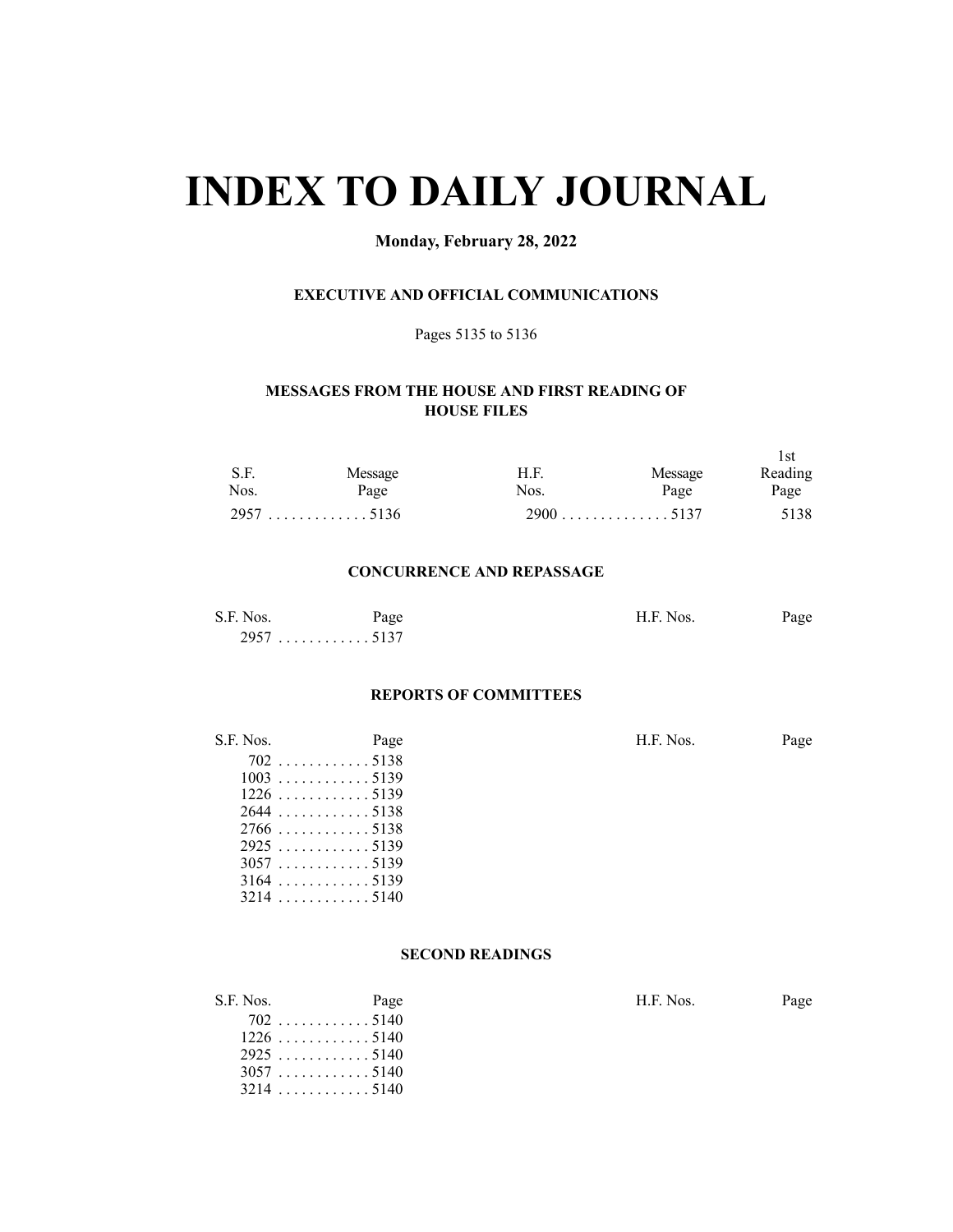#### **INTRODUCTION AND FIRST READING OF SENATE BILLS**

S.F No. 3482 . . . . . . . . . . . . . . . . . Page 5140 S.F Nos. 3483 to 3605 . . . . . . . . . . . . . . . . . Pages 5142 to 5163

#### **MOTIONS AND RESOLUTIONS**

S.F. Nos. Page Page Page H.F. Nos. Page . . . . . . . . . . . . 5163 . . . . . . . . . . . . 5163 . . . . . . . . . . . . 5163 . . . . . . . . . . . . 5164 . . . . . . . . . . . . 5164 . . . . . . . . . . . . 5164 . . . . . . . . . . . . 5164 . . . . . . . . . . . . 5164 . . . . . . . . . . . . 5164 . . . . . . . . . . . . 5164 . . . . . . . . . . . . 5164 . . . . . . . . . . . . 5164 . . . . . . . . . . . . 5164 . . . . . . . . . . . . 5164 . . . . . . . . . . . . 5164 . . . . . . . . . . . . 5164 . . . . . . . . . . . . 5164 . . . . . . . . . . . . 5164 . . . . . . . . . . . . 5164 . . . . . . . . . . . . 5164 . . . . . . . . . . . . 5165 . . . . . . . . . . . . 5165 . . . . . . . . . . . . 5165 . . . . . . . . . . . . 5165 . . . . . . . . . . . . 5165 . . . . . . . . . . . . 5165 . . . . . . . . . . . . 5165 . . . . . . . . . . . . 5165 . . . . . . . . . . . . 5165 . . . . . . . . . . . . 5165 . . . . . . . . . . . . 5165 . . . . . . . . . . . . 5165 . . . . . . . . . . . . 5165 . . . . . . . . . . . . 5165 . . . . . . . . . . . . 5165 . . . . . . . . . . . . 5165 . . . . . . . . . . . . 5165 . . . . . . . . . . . . 5166